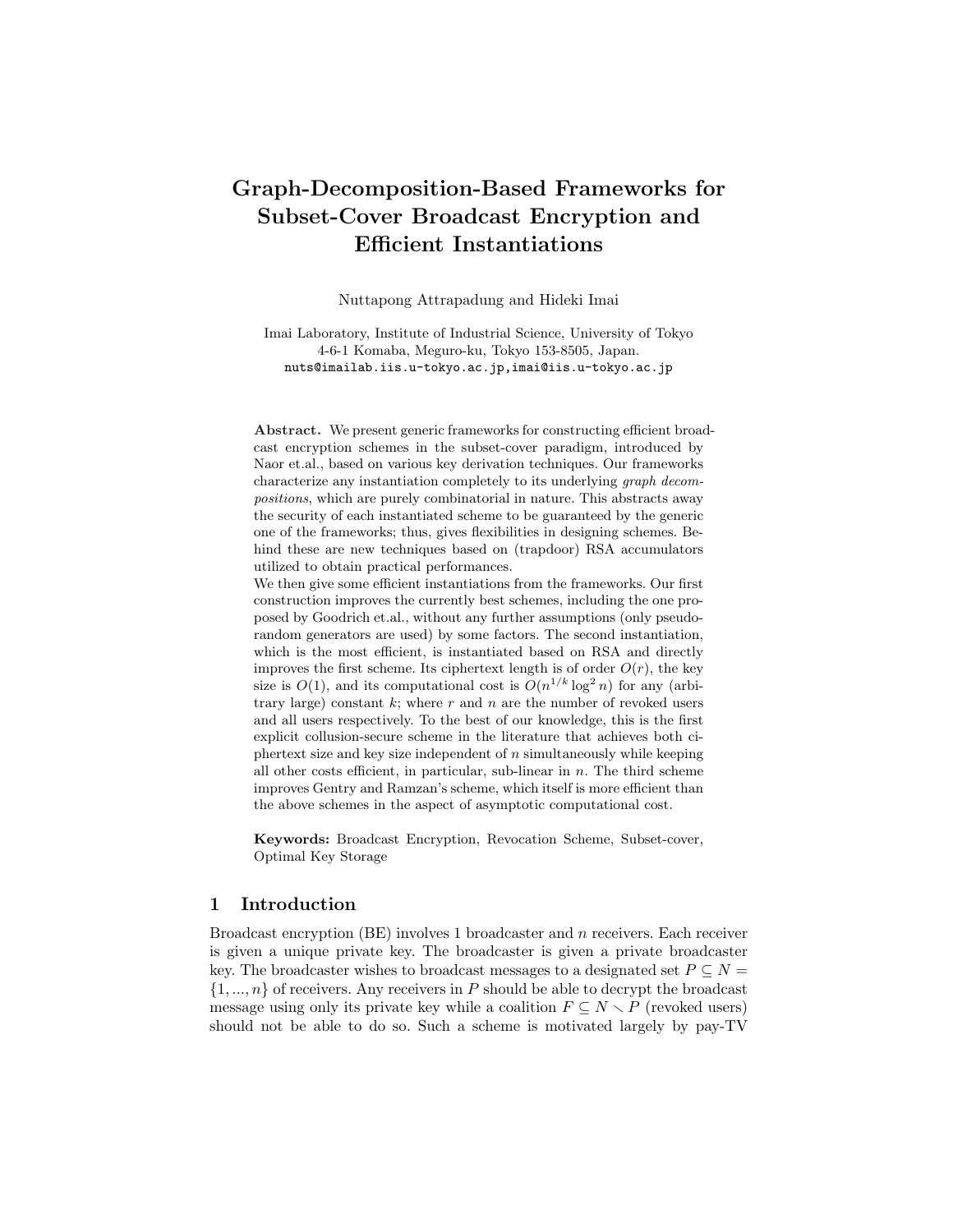systems, the distribution of copyrighted materials such as CD/DVD. Broadcast encryption schemes were first formalized by Fiat and Naor [13]. Since then, many variants of the basic problem were proposed. The arguably most challenging variant is the one which considers the case where  $P$  can be an arbitrary subset in N while the collusion is considered the full one,  $N \setminus P$ , and also that the private key stored by each user is fixed from the initialization time (stateless receiver). The main goal is to construct efficient schemes that satisfy the above variant and require only small size of both the header of broadcast and the private key as a function of n or  $r := n - |P|$ . The header is the encapsulation of session key that is used to encrypt data.

An efficient solution which is considered a ground work to many consequences is the Complete (binary) Subtree scheme (CS) by Naor et al. [18]. Schemes which were considered the current state of the art (before two very recent works, see below) are: (i) Pseudo-random sequences generator (PRSG) based schemes such as the Subset Difference scheme (SD) [18], its refinement–the Layered SD scheme (LSD) [14], and their somewhat generalizations in [4]. (ii) RSA accumulator based schemes such as Asano's scheme [2], and its optimal generalizations in [3, 11]. See Table 1 for the efficiency comparison. No scheme above could achieve simultaneous small header size independent of n, small key size of order  $O(\log n)$ , while keeping computational cost and all other costs grow only sub-linear in  $n$ .

More recently, Goodrich et al. [12] and Wang et al. [20] independently propose more efficient schemes that break the above barrier. In particular, they achieve simultaneously header size of order  $O(r)$  and key size of  $O(\log n)$ , and computational cost of  $O(n^{1/k})$  for arbitrary constant k. (In fact, in [20] only the case when  $k = 1, 2$  is considered).

In this paper, we propose generic frameworks for constructing broadcast encryption and give some efficient instantiations. One of our instantiations (Instantiation 2 in Table 1) achieves not only small header size as of order  $O(r)$  but also small key size as  $O(1)$  with no extra non-secret storage, while keeping computational cost  $O(n^{1/k} \log^2 n)$  which grows only sub-linear in n. Thus this is the first scheme that achieves header and private key size independent of  $n$  while keeping computational cost sub-linear in  $n$ , with no extra non-secret storage. The contributions in more detail are described below.

#### 1.1 Our Contributions

In the general subset-cover paradigm of [18], which includes almost all of the above schemes, it has been *implicitly* understood that one can separate the design of such a scheme into two seemingly orthogonal problems namely: designing combinatorial set system which enables subset covering (this step determines the header size), and defining computational key derivation (this step determines the private key size and computational cost). This is first explicitly characterized by Gentry-Ramzan [11] for the case of Akl-Taylor's RSA based key derivation [1].

Framework. In this paper, we characterize the two orthogonal components in general. We then explicitly present three generic sub-frameworks for computational key derivation component (generic as arbitrary set systems are ap-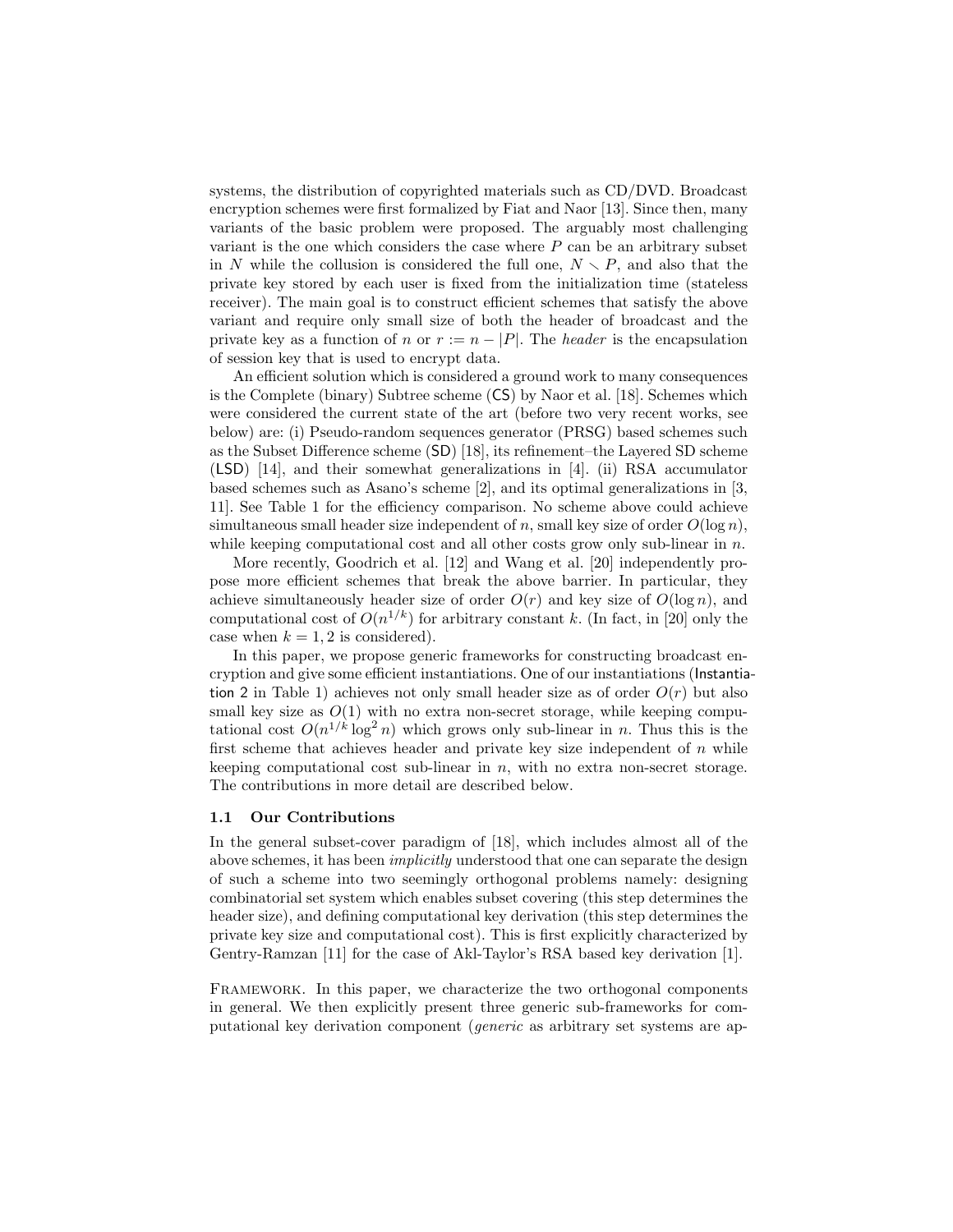**Table 1.** Comparison among previous schemes and our instantiations.  $(k \text{ is an arbitrary})$ parameter, a is an arbitrary constant)

|                          |                  | Header size                                  |          | Priv. key size             | Comp. cost (bit complexity) |                                            |  |  |  |  |  |
|--------------------------|------------------|----------------------------------------------|----------|----------------------------|-----------------------------|--------------------------------------------|--|--|--|--|--|
|                          |                  | Complexity                                   | $\leq$   |                            | Prime-gen                   | Others                                     |  |  |  |  |  |
| <b>CS</b>                | [18]             | $\overline{O(r \log(\frac{n}{r}))}$          |          | $\log n + 1$               |                             | $O(\log \log n)$                           |  |  |  |  |  |
| PRSG or OWF -based J     |                  |                                              |          |                            |                             |                                            |  |  |  |  |  |
| SD                       | [18]             | O(r)                                         | $2r-1$   | $O(\log^2 n)$              |                             | $O(\log n)$                                |  |  |  |  |  |
| <b>LSD</b>               | [14]             | O(r)                                         |          | $2kr-k O(\log^{1+1/k} n) $ |                             | $O(\log n)$                                |  |  |  |  |  |
| GST04                    | [12]             | O(r)                                         | 4kr      | $2 \log n$                 |                             | $O(n^{1/k})$                               |  |  |  |  |  |
| WNR04                    | [20]             | O(r)                                         | 4r       | $2\log n$                  |                             | $\overline{O(n^{1/2})}$                    |  |  |  |  |  |
| Instantiation $1 O(r)$   |                  |                                              | 2kr      | $\leq \log n + 1$          | $\overline{\phantom{a}}$    | $O(n^{1/k})$                               |  |  |  |  |  |
| RSA Accumulator -based L |                  |                                              |          |                            |                             |                                            |  |  |  |  |  |
| Asano                    | $\left[2\right]$ | $O(r \log_a(\frac{n}{r}) + r)$               |          | 1                          | $O(2^a \log_a^5 n)$         | $O(2^a \log_a^2 n)$                        |  |  |  |  |  |
| GR04                     | $\overline{1}11$ | $\overline{O(r \log_a(\frac{n}{r})+r)}$      |          | 1                          | $O(a \log_a^5 n)$           | $O(a \log_a^2 n)$                          |  |  |  |  |  |
|                          |                  | Instantiation $3 O(r \log_a(\frac{n}{r})+r)$ |          | 1                          | O(1)                        | $O(a \log n)$                              |  |  |  |  |  |
| $\overline{(SD)^{acc}}$  |                  | O(r)                                         | $2r - 1$ | $\vert$ 1                  | $O(n \log^4 n)$             | O(n)                                       |  |  |  |  |  |
| Instantiation $2 O(r) $  |                  |                                              | 2kr      | 1                          |                             | $O((\log^5 n)/k^5)O((n^{1/k} \log^2 n)/k)$ |  |  |  |  |  |

plicable): PRSG based technique (re-formalizing from [4] so as to be consistent with presentations here), non-trapdoor- and trapdoor- RSA Accumulator based techniques. The non-trapdoor RSA based one is a new optimal generalization of Akl-Taylor's technique and is further improved by the trapdoor RSA based one.

The main issue is that we characterize three sub-frameworks so that such instantiations in these frameworks and their resulting efficiencies will depend solely on properties related to *graph decompositions* of the set systems being instantiated; while in the same time the security will be guaranteed *automatically* from the general frameworks. The PRSG based framework will be based on tree decomposition, and the two RSA based frameworks will be based on chain decomposition; both are purely combinatorial. Therefore the whole paradigm abstracts away the computational security issues and reduces the problem to only pure combinatorics. Moreover it allows modularity in designing a scheme: it is a matter of finding a set system which yields a good header size in the first step, and then finding a graph decomposition of that set system that yields a good private key size and computational cost.

As for the generic efficiency characterization, both RSA based frameworks achieve key size of  $O(1)$  for all instances. One generic property of the trapdoor based framework that makes it superior to the non-trapdoor based one is that when restricting to the same asymptotic resources and instantiating the same set system (or to be more precise, its hierarchical version and itself respectively), if the non-trapdoor based one allows  $n$  users in the scheme, then the trapdoor based one will allow  $n^k$  users for any (arbitrary large) constant k. Indeed, the costs due to prime generation are exactly the same (not only asymptotically).

Efficient Instantiations. For the combinatorial set system component, all of our schemes are based on new set systems we call Subset Incremental chain (SIC) and Layered-SIC (LSIC) which are designed so to achieve small header size as being  $O(r)$  while intrinsically have graph decompositions with good properties.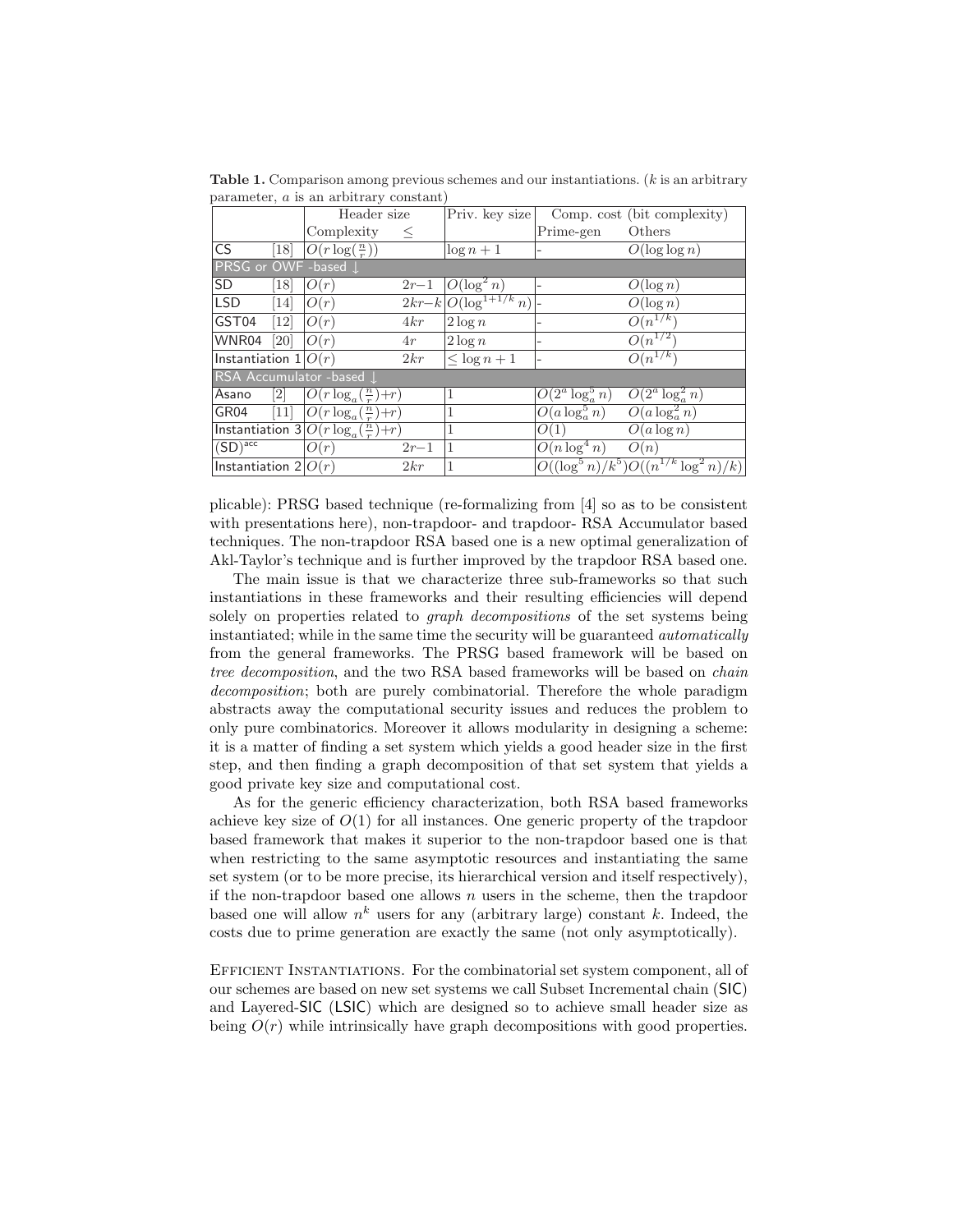For the computational key derivation component, we instantiate the LSIC set system by presenting their graph decompositions, resulting in various concrete schemes upon each sub-framework as follows. We use the notation  $(X)$ <sup>y</sup> to denote an instantiation of the set system  $X$  using the y-based framework. Denote  $LSIC[k]$ as LSIC with parameter k. Note that  $LSIC[1] = SIC$ .

Instantiation 1 :  $(LSIC[k])^{prsg}$ . This scheme directly improves the scheme of [12, 20] (and it is fair to compare with since the same assumption, PRSG, or equivalently one-way function, was used). In particular it can reduce some overheads, albeit only within constant terms in the worst case: the worst-case key sizes are half of those in [12, 20]. Indeed the key size in our scheme is non-uniform among users; some users are even required to store only constant-size keys (cf. Theorem 4, 6, and Eq.(4)). Our scheme also reduces the computational cost from  $[12]$ , but only in the average case (the worst-case costs are asymptotically the same).

Instantiation 2:  $(LSIC[k])^{acc}$ ,  $(LSIC[k])^{tacc}$ . Note that (t)acc is for (trapdoor) accumulator. The performance of this scheme is as mentioned previously. It is the first scheme that achieves header and private key size independent of  $n$  while keeping computational cost sub-linear in  $n$ , with no extra non-secret storage. The number of primes used per user is optimal as being  $O(\log n)$  for  $(LSIC[k])^{acc}$ and further reduced to  $O((\log n)/k)$  for  $(LSIC[k])^{\text{tacc}}$  (so that the on-the-fly prime generation cost is  $O((\log^{5} n)/k^{5})$ ). Had one used the non-optimal Akl-Taylor's framework as put forth to the context of BE by [2, 3, 11], it would be  $O(n^{1/k} \log n)$  which is super-logarithmic (and the prime generation cost would be  $O(n^{1/k} \log^5 n)$ .

Instantiation 3:  $(LSIC[log_a n])^{\text{tacc}}$ . This scheme improves Gentry and Ramzan's scheme [11], which itself is more efficient than the above schemes in the aspect of asymptotic computational cost. Our scheme reduces poly-logarithmic cost due to prime generation, which was the dominant cost, to only a constant one without affecting the other parameters. Among the constant-key-size schemes with header size  $O(r \log_a (n/r) + r)$  and no extra non-secret storage, this is the first one in the literature that achieves  $O(\log n)$  overall computational cost. (And in fact, ours uses only a constant number of primes). The previous improvement for this class of schemes was done by [11] to improve [2] but only in the constant term involving a. (See Table 1).

#### 1.2 Other Related Works

Very recently, Boneh et.al. [7] propose a public-key broadcast encryption scheme which achieves size  $O(1)$  for both header and private key. However, the size of the public key to be used by an encrypter, which is also the non-secret storage needed for the decrypter, is  $O(n)$ . Moreover, the computational cost is  $O(n$ r) (albeit with small coefficient). The second scheme in [7] reduces the nonsecret storage size to  $O(\sqrt{n})$  but with the price of the increased header size as  $O(\sqrt{n})$ , and not independent of n anymore. Boneh and Silverberg [6] show that n-linear maps can be used to construct an optimal public-key scheme with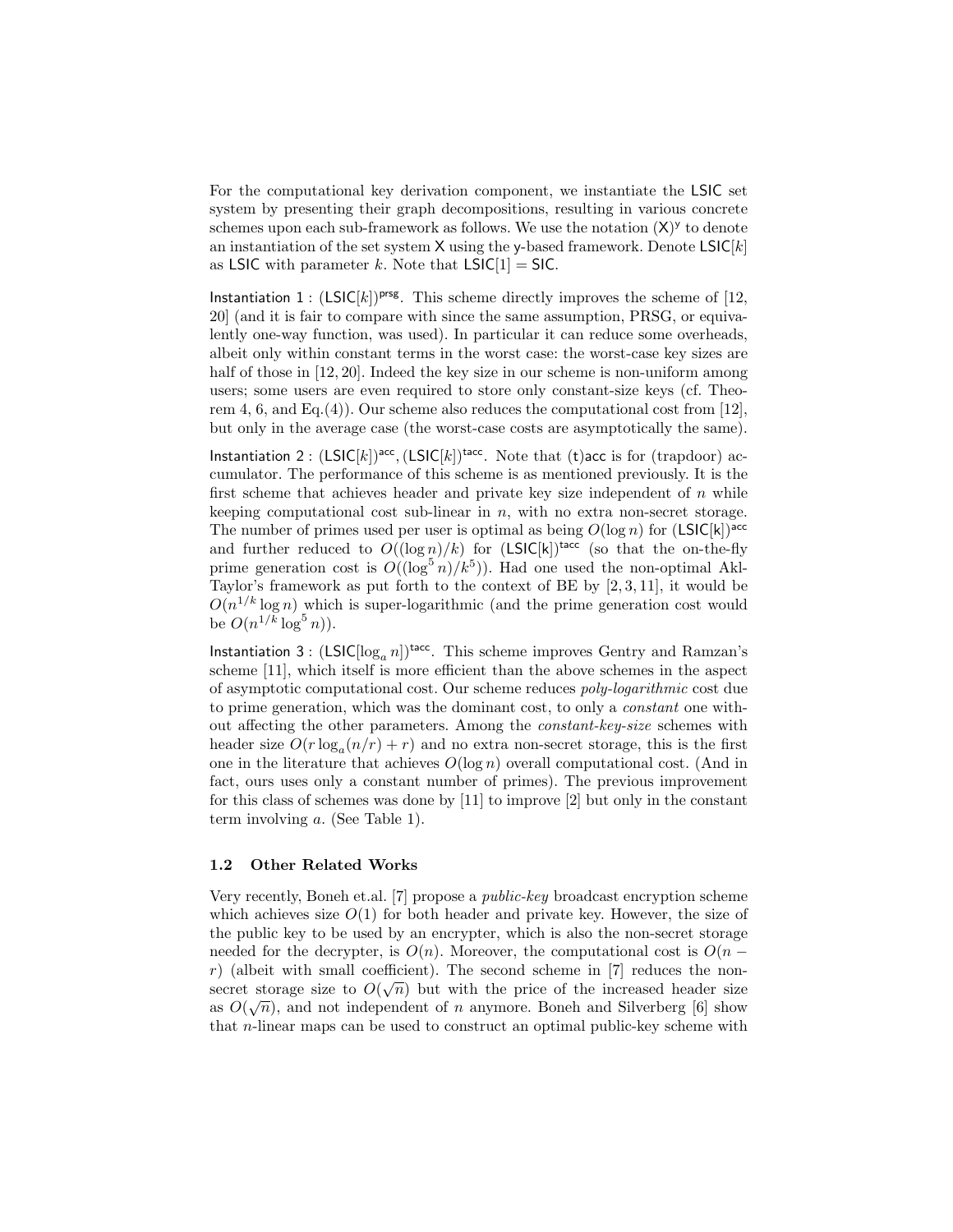constant private key, public key, and header size. However, there are currently no known constructions for such a map for  $n > 2$ . Most recently, Jho et.al. [15] propose some efficient schemes with small header size when r is not too small. However, their schemes do not enjoy practical asymptotic performances as either the header size is  $c_1r + c_2n = O(n)$  (for some constant  $c_1, c_2$ ) or the key size is the header size is  $c_1r + c_2n = O(n)$  (for some constant  $c\binom{n-1}{k} = O(n^k)$  (where  $k \geq 2$ ) for their best two schemes.

# 2 Framework and Some Preliminaries

#### 2.1 Framework

We refer to [18] for the definitions and the security notions for private-key broadcast encryption. Now we recap the subset-cover framework [18] separately into two components as follows.

Combinatorial Set System Component We first redefine a set system which is useful for such a scheme in this framework called complement-cover set system. Such a set system is a family of subsets of a universe with the property that every subset of the universe can be efficiently partitioned to a union of some collection of subsets in the family.

**Definition 1** (COMPLEMENT-COVER SET SYSTEM) For a map  $\mathsf{c} : \mathbb{Z}_{>0}^2 \to \mathbb{Z}_{>0}$ , a set system  $S = \{S_1, ..., S_m\}$  over a base set  $N = \{1, ..., n\}$  is c-complementcover if there is a polynomial-time algorithm such that upon input any subset  $R \subset N$ , outputs  $\{S_{i_1},...,S_{i_t}\}$  for some  $1 \leq i_1,...,i_t \leq m$  such that  $N \setminus R =$  $\bigcup_{i=1}^t S_{i_i}$  and that  $t \leq \mathsf{c}(n, |R|)$ .

As usual  $n, r$  is the number of all users and revoked users respectively. Such a  $c(n, r)$ -complement-cover set system yields a broadcast encryption scheme in the subset-cover framework with the header size  $c(n, r)$ . The scheme is as follows. The broadcaster defines a subset key for each subset in the family. Each user stores a set of keys in such a way that he can derive all the keys of subsets (in the family) that he is a member. (Thus, the easiest way to do is to store them all. However to reduce the storage of keys, it would be better to store only some and derive the others from those stored keys on the fly. Such derivation patterns are predefined by the broadcaster.) To revoke the set  $R$  of users, the broadcaster just let a header to be a session key encrypted with each key of subsets in the partition of  $N \setminus R$ . Thus the header size is  $c(n, r)$ . We often denote  $c_{\mathsf{X}}(n, r)$  for  $c(n, r)$  of the set system  $S_{\mathsf{X}}$ , where X is the name of that set system.

Computational Key Derivation Component We formalize the specification on key derivations in the context of access control scheme as the following. Denote by  $\mathsf{k}(S)$  the subset key for  $S \in \mathcal{S}$  and  $\mathsf{p}(u)$  the private key of  $u \in N$ . Informally, the security of such a scheme requires that with  $p(u)$ , one can derive k(S) if and only if  $u \in S$ ; moreover, the collusion  $N \setminus S$  cannot derive it.

Definition 2 (Access Control Scheme, AC) An Access Control Scheme AC for a set system  $S$  over a base set N is a 2-tuple of polynomial-time algorithms (Keygen, Derive), where: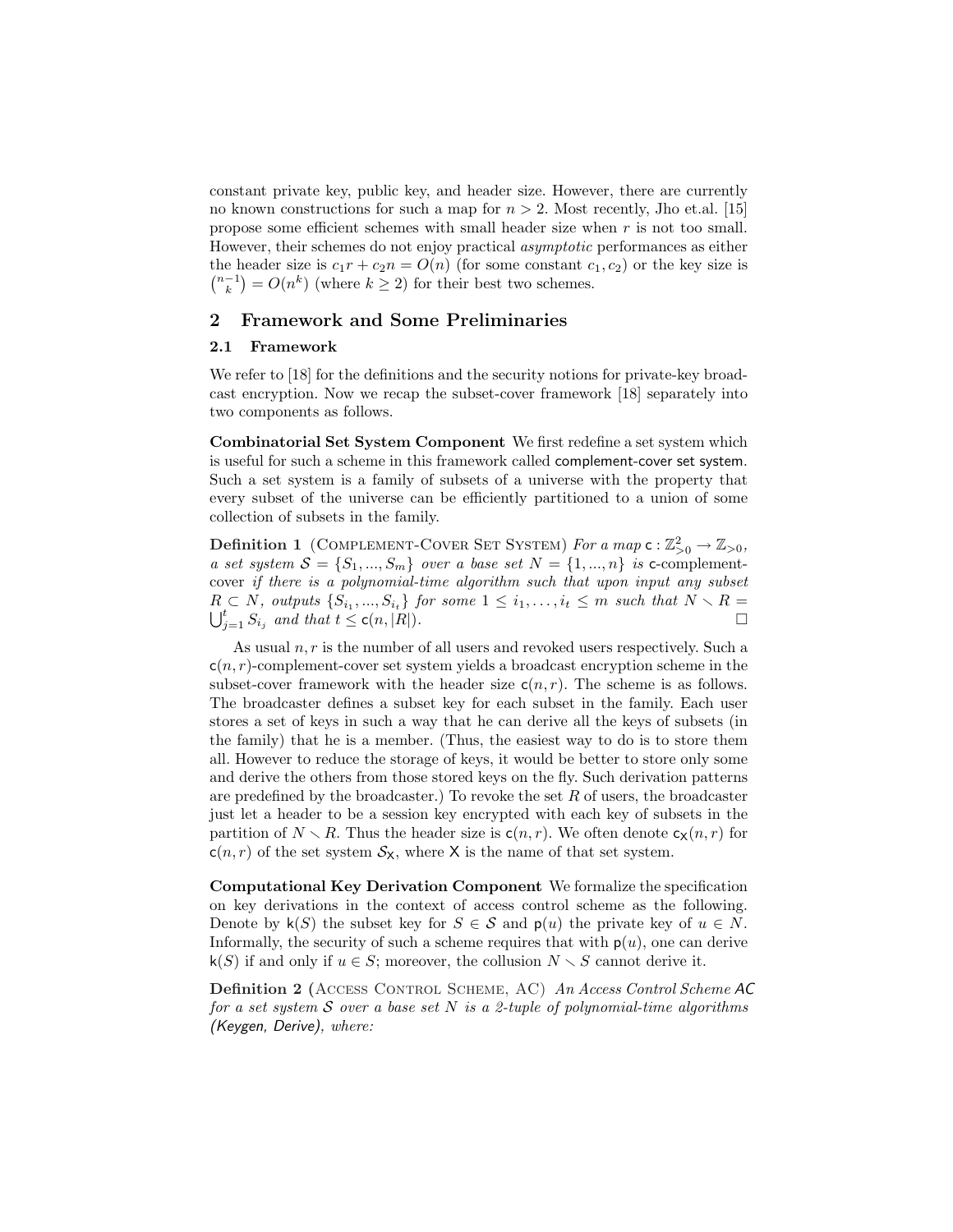Keygen( $1^{\lambda}$ ): Takes as input a security parameter  $1^{\lambda}$ . It returns all  $\mathsf{k}(S_i)$ 's, all  $p(u)$ 's, and public parameter pub.

Derive( $\langle u, \mathsf{p}(u) \rangle, S_i$ , pub): Takes as input  $u \in N$ , the key  $\mathsf{p}(u), S_i \in \mathcal{S}$ , and  $\mathsf{pub}$ . It returns  $\mathsf{k}(S_i)$  if  $u \in S_i$ , or special symbol  $\perp$  otherwise.  $\Box$ 

Naor et al. [18] proved that BE in the subset-cover paradigm whose the access control component is secure in the sense of Key-Indistinguishability (KIND) is secure in the standard notion, namely IND-CCA1. Dodis and Katz [10] use the technique involving multiple encryption to obtain a generic scheme which is IND-CCA2-secure. Key-Intractability (KINT) can be defined analogously. These definitions are captured in the full version of this paper due to limited space here. Also note that there is a simple conversion from KINT-secure scheme to KIND-secure one. Thus KIND or KINT is sufficient for the security of the scheme.

Denote  $(X)$ <sup>y</sup> to be the access control scheme for set system  $S_X$  that is constructed via AC framework y. Denote  $\mathsf{KeySize}_{(\mathsf{X})^y}(u)$  to be the number of keys of u (i.e.,  $|\mathbf{p}(u)|$ , when  $\mathbf{p}(u)$  is treated as a set) and  $\mathsf{CompCost}_{(\mathsf{X})}$  to be the worstcase computational cost for Derive. We also refer  $(X)$ <sup>y</sup> as a BE scheme via the complement-cover set system  $S_{\mathsf{X}}$ . For any y, HeaderSize<sub>(X)'</sub> $(n,r) = c_{\mathsf{X}}(n,r)$ .

#### 2.2 Some Terminology

Viewing Set system as Poset. A set system is partially ordered by the inclusion relation  $(\subset)$ . Interpreting a set system as a partially ordered set (poset) is useful when defining key derivations in AC. Intuitively, Derive algorithm implies that whenever  $S_i \subset S_j$ , anyone who can access  $\mathsf{k}(S_i)$  is allowed to access  $\mathsf{k}(S_j)$ .

Terminology for Posets, Graphs. The terminology for posets and graphs used in this paper is quite standard one  $(cf.[9])$  (with some exceptions, see below). Here we review some. A graph is a pair  $G = (V, E)$  of sets satisfying  $E \subseteq {V \choose 2}$ . V is the set of vertices (or nodes), usually denoted  $V(G)$ , E is the set of edges, usually denoted  $E(G)$ . Often, we abuse notation  $v \in G$  to mean  $v \in V(G)$ . A tree is a connected acyclic graph. We often denote  $x = \text{parent}_T(y)$  if x is the parent of y in tree T. A directed graph is a pair  $G = (V, E)$  of sets satisfying  $E \subseteq V \times V$ , i.e., an edge is an ordered pair. A directed acyclic graph (DAG) is a directed graph with no directed cycle in it. A notation of chain  $x \to y \to z$  means a directed graph which  $E = \{x, y, z\}, V = \{(x, y), (y, z)\}$  and is generalized naturally.

An inclusion poset S can be represented by a DAG G by setting  $V = S$ ,  $E = \{(S, S') : S \subset S'; S, S' \in S\}.$  This is called the maximal representation, denoted DAG<sub>max</sub>(S). The minimal representation, denoted DAG<sub>min</sub>(S), is the one with  $E = \{(S, S') : S \subset_c S'; S, S' \in S\}$  where we say  $S \subset_c S'$  iff there is no  $S'' \in \mathcal{S}$  such that  $S \subset S'' \subset S'$ .

In our context<sup>1</sup>, a graph decomposition (often denoted  $\mathcal{G}$ ) of a poset  $\mathcal{S}$  is a family of connected subgraphs whose sets of nodes partition the set of all nodes in the DAG<sub>max</sub>(S). (Thus we sometimes say G is a graph decomposition of  $\mathsf{DAG}_{\mathsf{max}}(\mathcal{S})$ . When each subgraph is a tree whose edges are directed away from

<sup>&</sup>lt;sup>1</sup> Our notions for tree and chain decompositions are *not* standard ones (cf.[9]). Instead the notions introduced here might be named as tree cover and path cover, resp.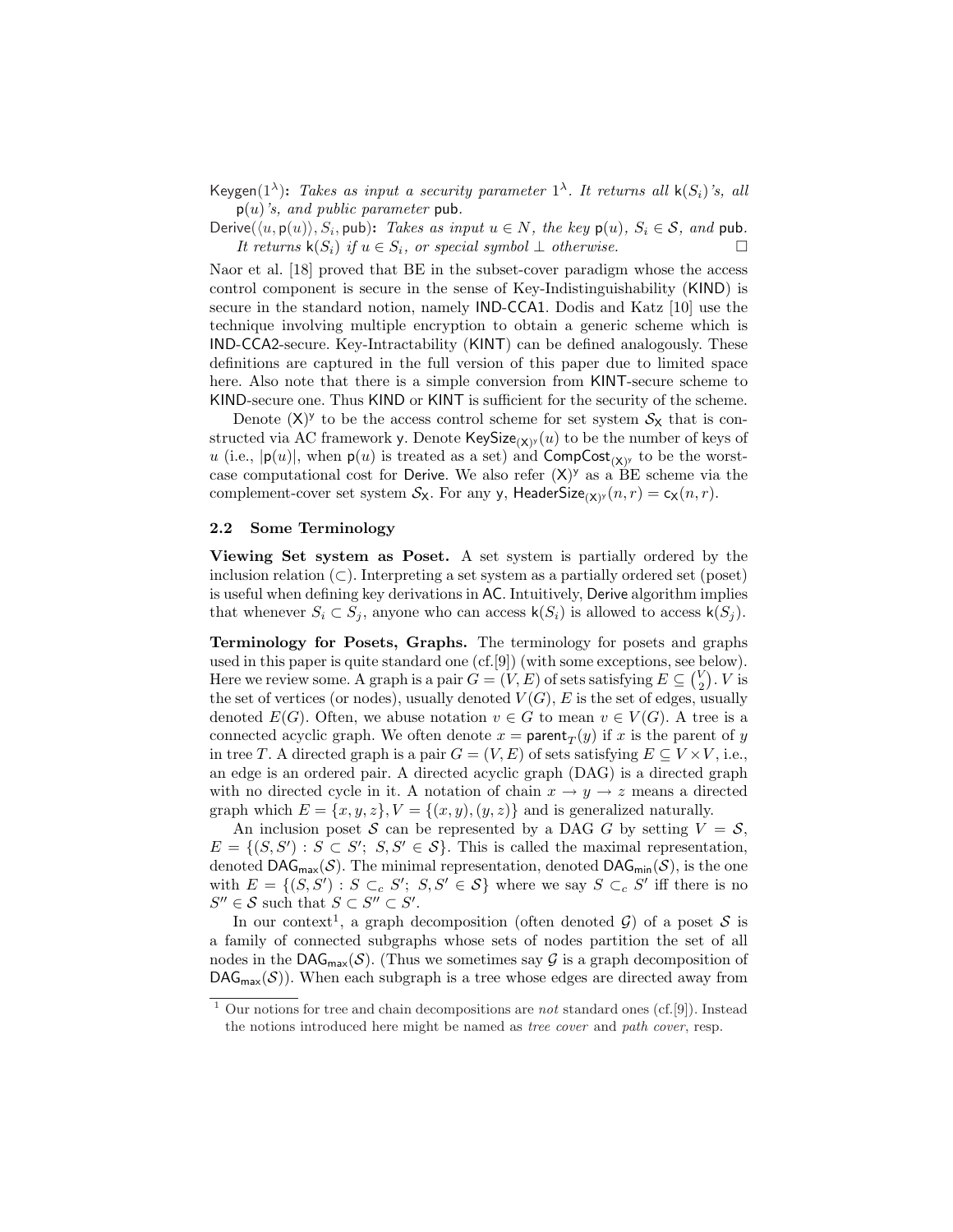the root, we call it a tree decomposition (often denoted  $\mathcal{T}$ ). When each graph is a directed chain whose edges are directed in the same direction, we call it a chain decomposition (often denoted  $C$ ). An induced graph decomposition is one in which each subgraph is an induced subgraph. Fig.1 shows graph decompositions of the set system for toy example 1,  $S_{\text{toy1}} = {\{1\}, {2\}, {3\}, {4\}, {1, 2\}, {2, 3\}}$ ,  $\{2, 4\}, \{3, 4\}, \{1, 2, 3\}\}.$  From now we abuse some notations, often in figures, e.g., writing 12 or 1, 2 instead of  $\{1,2\}$  if it causes no confusion. Note that every chain decomposition is a tree decomposition.



Fig. 1. Toy example 1 and its graph decompositions

We will fix BT to be the complete binary tree of n leaves labeled  $1, ..., n$  from left to right. The level of node in BT is the distance from root to it. For a fixed node, its left (resp., right) nodes are those nodes with the same level and appear on the left (resp., right). BT will be used only to help defining set systems and should not be confused with the graph representations of posets of set systems.

# 3 New Set Systems

## 3.1 Subset Incremental Chain (SIC) Set System

The SIC Set System. For  $i, j \in N = \{1, ..., n\}$  and  $i < j$ , denote

 $i \rightarrow j := \{ \{i\}, \{i, i + 1\}, \ldots, \{i, \ldots, j\} \},\$  $i \leftarrow j := \{ \{j\}, \{j, j - 1\}, \ldots, \{j, \ldots, i\} \},\$ 

and  $(i \rightarrow i) = (i \rightarrow i) := {\{i\}}$ . Consider the binary tree BT. For a node v in BT, let  $l_v$  (resp.,  $r_v$ ) be the leftmost (resp., rightmost) leaf under v. We define the set system  $\mathsf{SIC}$  (of *n* users) by letting

$$
S_{\text{SIC}} = \bigcup_{v \in \text{BT}_{\text{L}}} (l_v + 1 - r_v) \cup \bigcup_{v \in \text{BT}_{\text{R}}} (l_v \rightarrow r_v - 1) \cup (1 \rightarrow n) \cup (2 \rightarrow n), \tag{1}
$$

where  $BT_L$  (resp.,  $BT_R$ ) are the set of internal nodes which are left (resp., right) children. An informal visual view of  $S_{SIC}$  is shown in Fig.2, where the union of all the collections written there is the only important information.

### Theorem 1  $S_{\text{SIC}}$  is (2r)-complement-cover set system.

*Proof.* We call a set of the form  $\{i, i+1, \ldots, j\}$  for some  $i \leq j$  a consecutive set. We first claim that any consecutive set, say  $A = \{i, \ldots, j\}$ , can be partitioned to no more than 2 sets in  $S_{\text{SIC}}$ ; then prove it as follows. Let a be the least common ancestor node of the leaves i and j in BT, denoted  $lca(i, j) = a$ . Let s be the least ancestor of a which is in  $BT_L$  if  $a \in BT_R$  and which is in  $BT_R$  if  $a \in BT_L$ . Let x, y be the left and right children of a. First if  $i = 1$  then  $A \in (1 \rightarrow n) \subseteq S_{\text{SIC}}$ ; else if  $j = n$  then  $A \in (2 - n) \subseteq S_{\text{SIC}}$  (since  $2 \leq i$ ). Now assume  $i \neq 1, j \neq n$ . We list all possible cases of  $(i, j)$  as follows. Let  $*$  be an unspecified value.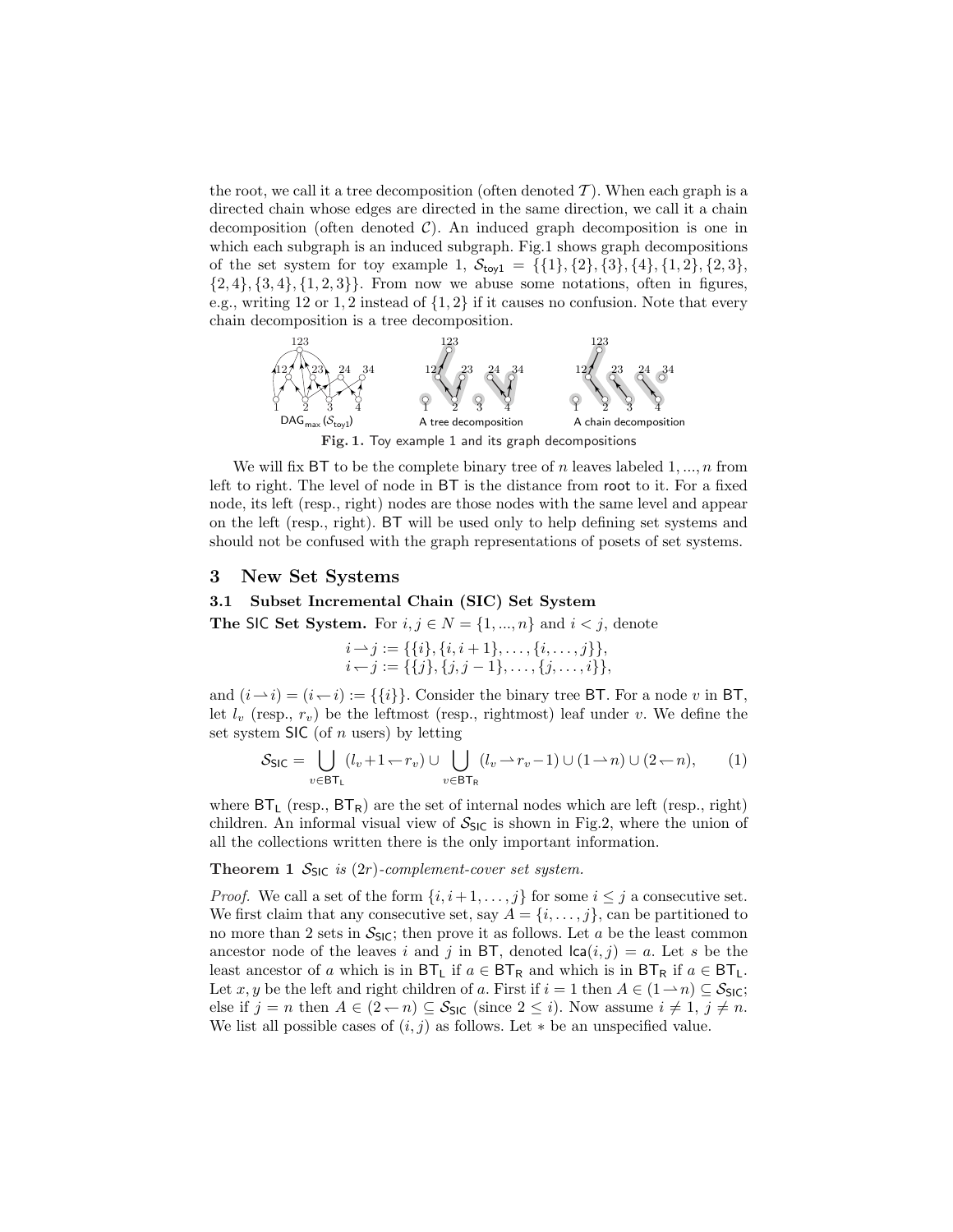

Fig. 2. Set system SIC defined by the union of all the collections written at each node

- 1. If  $(i = l_a; j = *, a \in \mathsf{BT}_\mathsf{L})$  then  $A \in (l_s \rightarrow r_s 1) \subseteq S_{\mathsf{SIC}}$  (since  $i = l_s; j <$  $r_s - 1$ ; and  $s \in \text{BT}_{\text{R}}$ ),
- 2. If  $(i = *, j = r_a; a \in \overline{BT_R})$  then  $A \in (l_s + 1 r_s) \subseteq S_{\text{SIC}}$  (since  $j = r_s; l_s + 1 <$ i; and  $s \in \text{BT}_\text{L}$ ),
- 3. If  $(i = l_a; j \neq r_a; a \in \mathsf{BT}_{\mathsf{R}})$  then  $A \in (l_a \rightarrow r_a 1) \subseteq S_{\mathsf{SIC}}$  (since  $j \leq r_a 1$ ),
- 4. If  $(i \neq l_a; j = r_a; a \in BT_L)$  then  $A \in (l_a + 1 \leftarrow r_a) \subseteq S_{SIC}$  (since  $l_a + 1 \leq i$ ),
- 5. If  $(i \neq l_a; j \neq r_a; a \in \ast)$  then  $A = P \cup Q$ ;  $P = \{i, \ldots, r_x\}, Q = \{l_y, \ldots, j\},\$ and we have  $P, Q \in \mathcal{S}_{\text{SIC}}$  (since
	- $lca(i, r_x) = x$ , thus  $(i, r_x)$  will fall to the case 2 or 4 and  $P \in S_{SIC}$ ;
	- $lca(l_y, j) = y$ , thus  $(l_y, j)$  will fall to the case 1 or 3 thus  $Q \in S_{SIC}$ ).

These proved the claim. Now we are back to the proof, it is obvious that  $N \setminus R$ can be partitioned to no more than r consecutive sets if 1 or  $n \in R$ ; or to no more than  $r + 1$  such sets otherwise. In the former case, the partition size to sets in  $S_{\text{SIC}}$  is  $\leq 2r$ ; while in the latter case (where  $\{1, ..., s\}$  and  $\{t, ..., n\}$  for some s, t are included in the partition), it is  $\leq 1(1) + 2(r - 1) + 1(1) = 2r$ .

Intuitively, SIC has graph decompositions with good properties since each collection in the union of Eq.(1) forms a chain of subset. This will become clearer in the next section. The set system LSIC below generalizes SIC.

### 3.2 Layered SIC (LSIC) Set Systems

The  $LSIC[k]$  Set System. We view BT consisting of subtrees (also binary and complete) of  $n^{1/k}$  leaves so that there are exactly k layers of such subtrees, where  $k\log n$ . We will call such subtree an "atomic" subtree (to distinguish from other kinds of subtrees in BT). Informally, each atomic subtree contributes sets to  $S_{LSC}$  as in the SIC set system for that subtree, albeit each leaf in the subtree represents all the leaves under it in  $BT$ . More formally, for node  $z$  in  $BT$ , let  $A_z := \{l_z, l_z + 1, ..., r_z\}$  (i.e., all the leaves under z). Let us consider the leaves  $u, v$  in an atomic subtree where v is some node on the right of u. We denote  $u^{(+1)}$ ,  $u^{(+2)}$  (and so on) be the next one, two (and so on) right leaves to u in that atomic subtree. Denote  $u^{(-1)}$ ,  $u^{(-2)}$  analogously. Denote

$$
u \to v := \{A_u, A_u \cup A_{u^{(+1)}}, \dots, A_u \cup \dots \cup A_v\},
$$
  

$$
u \leftarrow v := \{A_v, A_v \cup A_{v^{(-1)}}, \dots, A_v \cup \dots \cup A_u\}.
$$

Let  $l'_w, r'_w$  be the leftmost and rightmost leaves under w in the atomic subtree and not w itself; for example,  $l'_{\text{root}} = a, r'_{\text{root}} = d$  and  $l'_{a} = 1, r'_{a} = 4$  in Fig.3. Let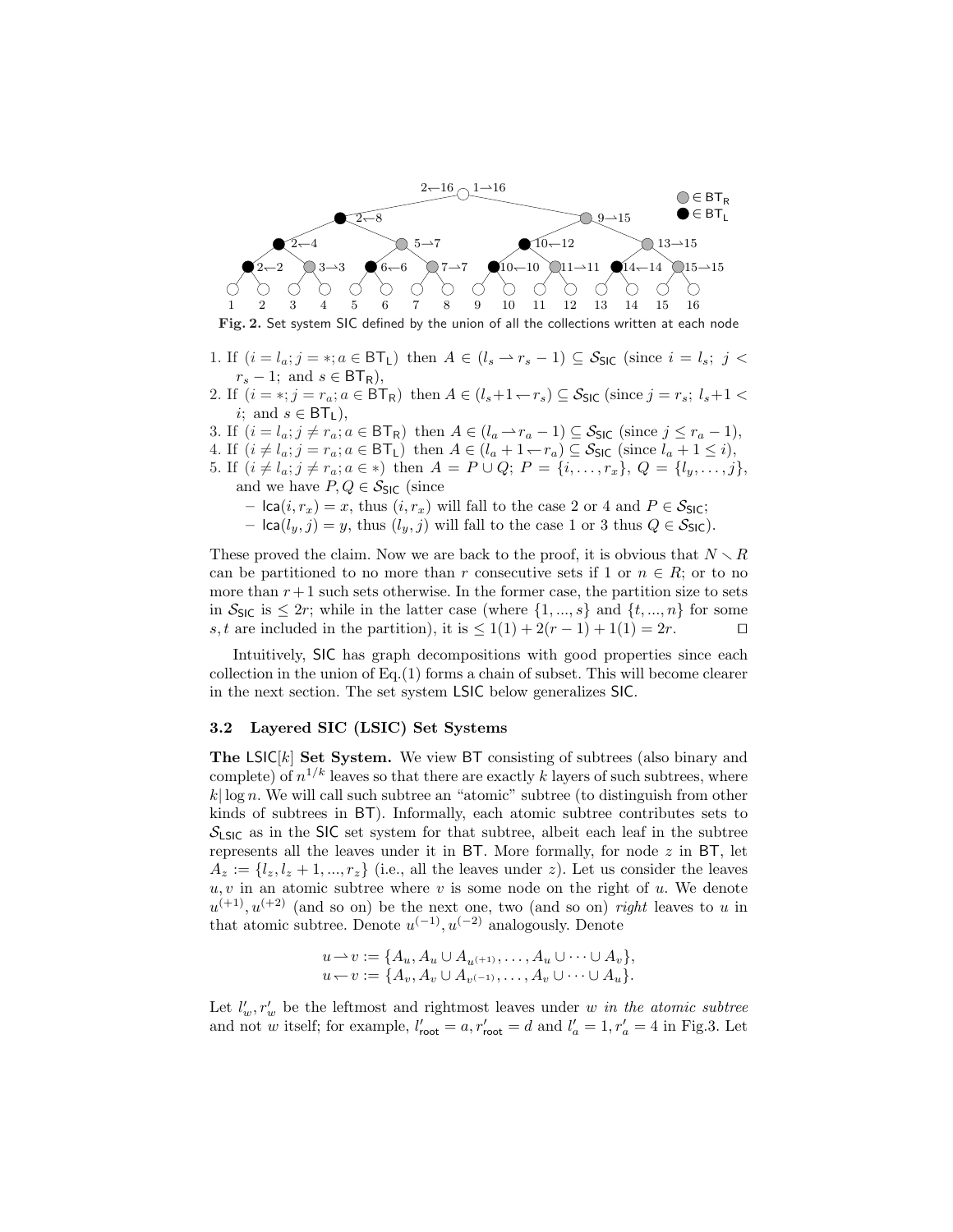

A be the set of all nodes which are the roots of atomic subtrees but excluding the root of BT. We define  $LSIC[k]$  analogously to Eq.(1) by letting

$$
S_{\text{LSIC}[k]} = \bigcup_{v \in \text{BT}_{\text{L}} \cup \text{A}} (l'_v \xrightarrow{(+1)} - r'_v) \cup \bigcup_{v \in \text{BT}_{\text{R}} \cup \text{A}} (l'_v \rightarrow r'_v \xrightarrow{(-1)})
$$
  

$$
\cup (l'_{\text{root}} \rightarrow r'_{\text{root}}) \cup (l'^{(+1)}_{\text{root}} \rightarrow r'_{\text{root}}). \quad (2)
$$

Intuitively, each  $v \in A$  has two collections  $(l'_{v}^{(+1)} \leftarrow r'_{v}), (l'_{v} \rightarrow r'_{v}^{(-1)})$  attached since it is the root of an atomic subtree, which SIC applies (cf. Eq.(1) and Fig.2).

**Theorem 2**  $\mathcal{S}_{LSlC[k]}$  is (2kr)-complement-cover set system for a constant k; and  $\mathcal{S}_{\mathsf{LSIC}[\log_{a} n]}$  is  $O(r\log_{a}(n/r) + r)$ -complement-cover set system for a constant a.

Note that when  $k = \log_a n$ , from the former claim we already have that  $\mathcal{S}_{\text{LSIC}[\log_a n]}$ is  $(2r \log_a n)$ -complement-cover, but the claim above gives a sharper bound.

*Proof.* First we will prove that  $S_{LSIC[k]}$  is  $(2kr)$ -complement-cover. Let  $ST_R$  denote the Steiner tree of a set of leaves  $R \subseteq N$ , i.e., the subtree of BT that consists of all paths from the root to each leaf in  $R$ . We call a node  $v$  special if  $v \in A$ . We "color" a node if it is special but is not in  $ST_R$  and all of its special ancestors are in  $ST_R$ . Denote C the set of all color nodes. Hence  $N \setminus R = \bigcup_{v \in C} A_v = \bigcup_{j=1}^k \bigcup_{v \in L_j \cap C} A_v$  where we denote  $L_j$  to be the set of all special nodes in the j-th special layer away from root (i.e., at distance  $j(\log n)/k$  from the root). It suffices to prove that for each special layer j, the  $y(\log n)/\kappa$  from the root). It sumes to prove that for each special layer j, the set  $Y_j := \bigcup_{v \in L_j \cap C} A_v$  can be partitioned to at most 2r sets in the family  $S_{LSC}$ . Denote  $x_i$  to be the number of uncolored special nodes in the *i*-th atomic subtrees from left to right in this  $j$ -th layer. From Theorem 1, it is easy to deduce that  $Y_j$  can be partitioned to at most  $2(x_1 + x_2 + \cdots + x_p)$  sets in  $S_{LSIC}$ , where p is the last atomic subtree in this layer (in fact,  $p = n^{(j-i)/k}$ ). But we have  $x_1 + \cdots + x_p \leq r$  since the Steiner tree of r leaves passes through all these uncolored special nodes. This proves the claim.

Next we will prove that  $S_{LSIC[log_a n]}$  is  $O(r \log_a(n/r) + r)$ -complement-cover. We first give the definition of Stratified Subset-Difference set system with each atomic subtree of a leaves  $(SSD_a): S_{SSD_a} = \{A_u \setminus A_v : u \text{ is an ancestor of } v \text{ in the } \}$ same atomic subtree}. It is known [11] that  $S_{\text{SSD}_a}$  is  $(O(r \log_a(n/r) + r))$ -complement-cover. Using a similar approach as when proving Theorem 1, it is not hard to see that each  $A_u \setminus A_v$  can be partitioned to at most 2 sets in  $S_{LSIC[log_a n]}$ . (The proof is omitted here due to space). Combining these we have that  $LSIC[log_a n]$ has  $c_{\text{LSIC}[\log_a n]}(n, r) = 2c_{\text{SSD}_a}(n, r) = O(r \log_a (n/r) + r).$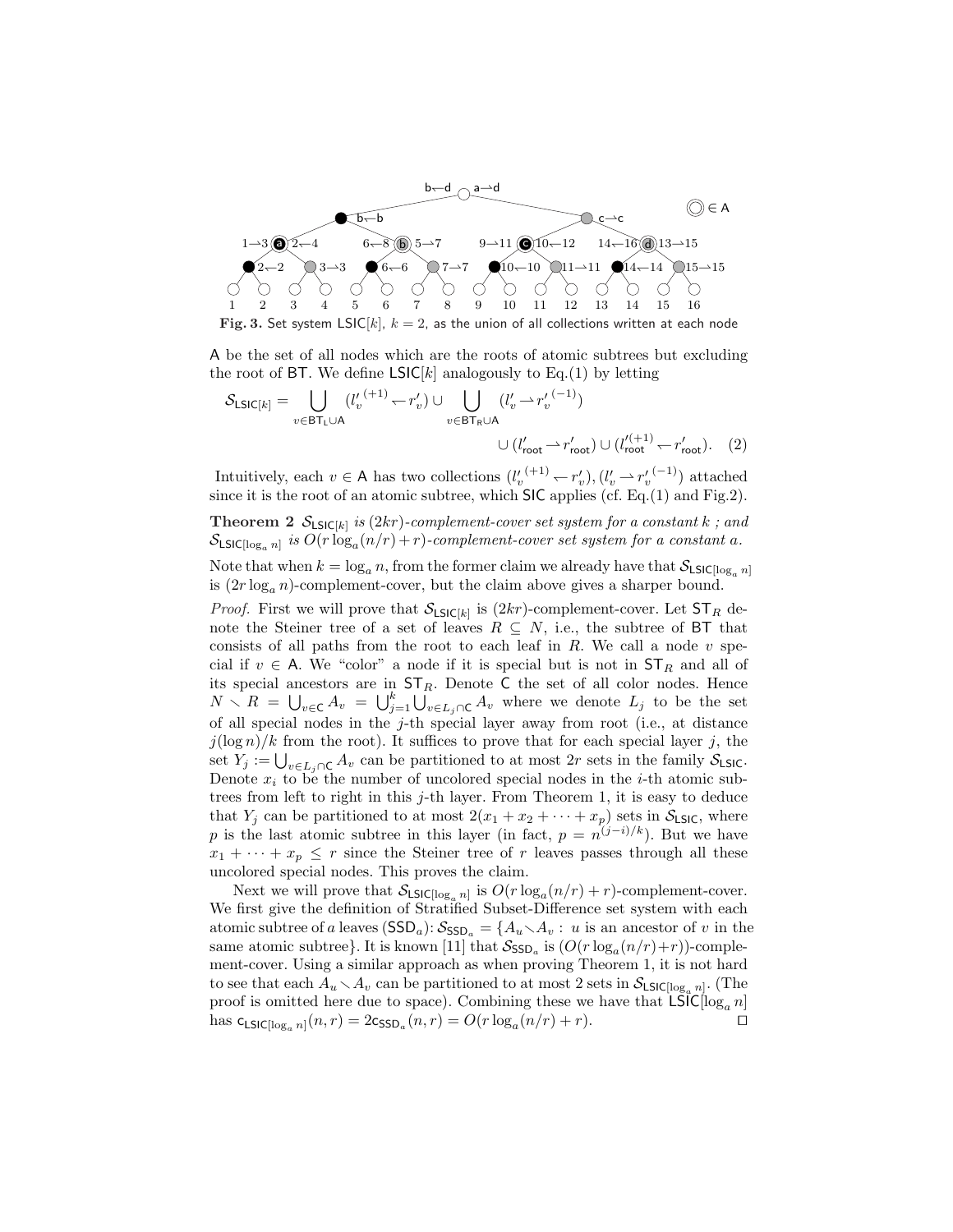# 4 Key Derivation based on PRSG

#### 4.1 Reformalize the PRSG based Framework of [4]

Framework Idea (review). In this framework, we use pseudo-random sequence generators to derive keys from one subset to another. The correctness of access control schemes allows this to be done only if the first set is included in the latter  $(e.g., {1} \subset {1, 2})$ . Thus such derivations can be defined in correspondence with directed edges in a graph decomposition of  $\text{DAG}_{\text{max}}(\mathcal{S})$ , in which all the inclusion relations in  $S$  are included. One exception is that there should be no node with indegree  $> 1$  in any graph in the decomposition since it would imply a collision of PRSG, which should be computable by neither broadcasters nor adversaries. Therefore, all the valid decompositions are tree decompositions, of which the class includes all graph decompositions of the poset that allow indegree  $\leq 1$  for all nodes. Each user then stores keys for subsets which he is in and are closest to the root of that tree. For the toy example 1 in Fig.1, our paradigm with the tree decomposition in the figure namely  $T_{\text{toy1}}$  allows the user 2 to store only the keys at 2, 24.

Note that in order to be provably secure in the KIND sense, it is mandatory to make an adaptation so that keys are not derived from another key directly. Instead, one should use intermediate keys denoted  $t(S)$  for  $S \in \mathcal{S}$ ; how to use this is explained in the construction. This was neglected in many recent schemes that use similar one-way derivation approaches.

The Construction  $(X)$ <sup>prsg</sup>. This is based solely on a tree decomposition, say  $\mathcal{T}$ , of the poset  $\mathcal{S}_{\mathsf{X}}$ . The scheme applies to an arbitrary complement-cover set system X.

Keygen : (Subset keys) At a root S of a tree in T, let  $t(S) \leftarrow \{0,1\}^{\lambda}$ . For each node  $S$  (either root or non-root of a tree in  $T$ ) whose all children are  $S_{i_1},...,S_{i_d}$  where d is the outdegree of S, we define the following recurrence relation:

$$
\mathsf{t}(S_{i_1})\|\cdots\|\mathsf{t}(S_{i_d})\|\mathsf{k}(S)\leftarrow \mathsf{PRSG}_{d+1}(\mathsf{t}(S)),\tag{3}
$$

where  $|\mathsf{t}(S_{i_1})| = \cdots = |\mathsf{t}(S_{i_d})| = |\mathsf{k}(S)| = \lambda$  bits; PRS $\mathsf{G}_j : \{0,1\}^\lambda \to \{0,1\}^{j\lambda}$ . (User keys) For  $u \in N$ , we define  $p(u) = {t(S)|u \in S; u \notin parent_G(S), G \in T}.$ Derive : Find the tree where S is in and then use Eq.(3) to derive  $\mathsf{k}(S)$ .

Characterizing Efficiency. Let  $RN_{\mathcal{T}}(u) = |\{S \mid u \in S; u \notin \text{parent}_{G}(S), G \in$  $\mathcal{T}$ } and call it the *reachability number* of u in T (since it is the minimal number of sufficient nodes such that when traversing from these nodes in the edge direction we meet all  $S \in \mathcal{S}$  such that  $u \in S$ ). Let  $DD_{\mathcal{T}}$  = the depth of the deepest trees. We have

$$
\mathsf{KeySize}_{(\mathsf{X})^{\mathsf{prsg}}}(u) = \mathsf{RN}_{\mathcal{T}}(u), \quad \mathsf{CompCost}_{(\mathsf{X})^{\mathsf{prsg}}} = \mathsf{DD}_{\mathcal{T}}.\tag{4}
$$

**Theorem 3** ([4])  $(X)$ <sup>prsg</sup> is secure in the sense of KIND assuming secure PRSG.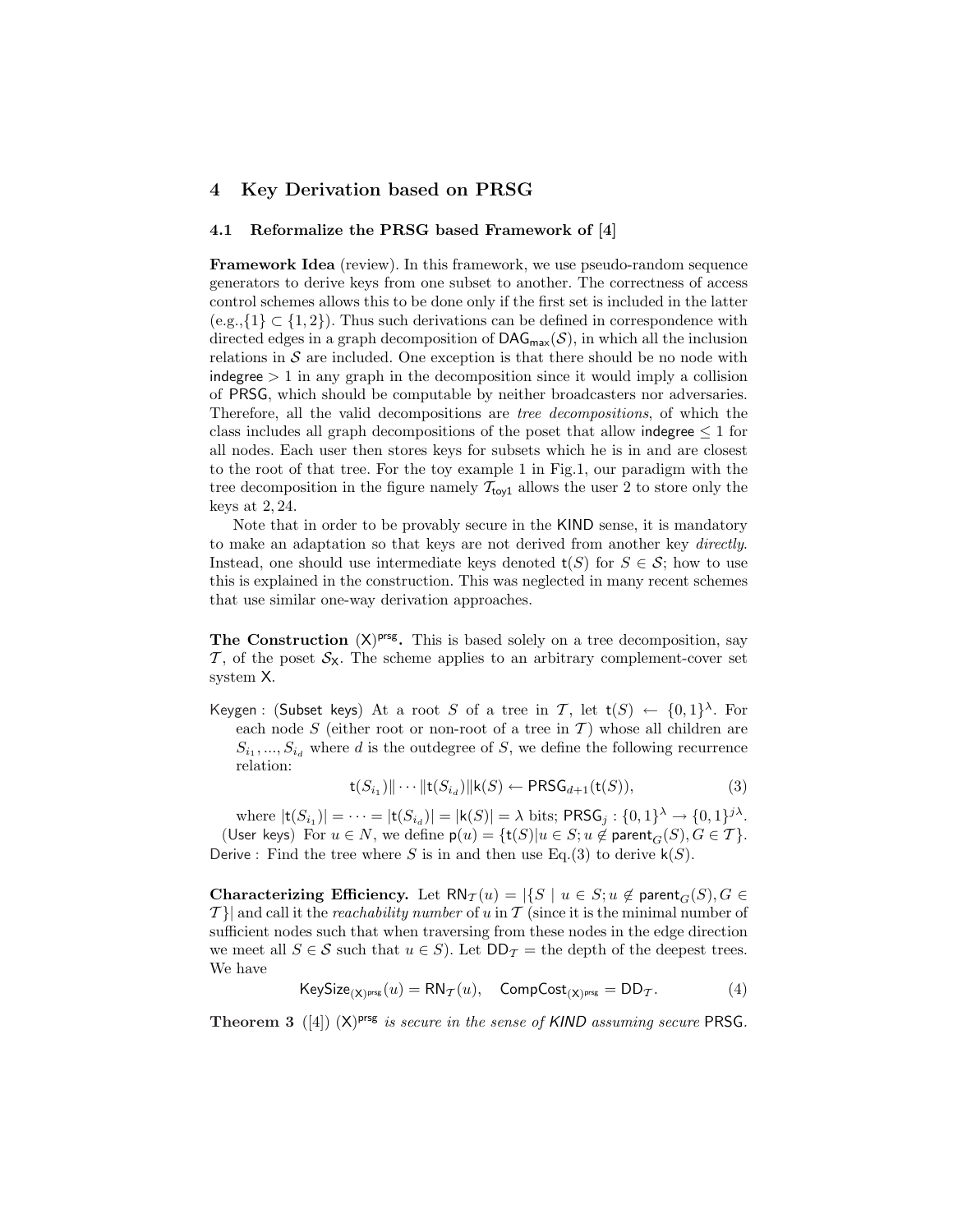#### 4.2 PRSG based Instantiation for SIC, LSIC

Instantiating SIC. It suffices to define a tree decomposition of  $S_{SIC}$  and the concrete scheme will follow automatically from the general construction of the framework. We choose the following natural one and prove that it is the optimal decomposition for SIC. For  $i \leq j \in N$ , define a graph  $\mathsf{G}(i \to j)$  as  $\{i\} \to$  $\{i, i+1\} \to \cdots \to \{i, ..., j\};$   $\mathsf{G}(i \leftarrow j)$  as  $\{j\} \to \{j, j-1\} \to \cdots \to \{j, ..., i\}.$  Let  $T_{\text{SIC}} = {\mathsf{G}(l_v+1\leftarrow r_v)|v \in \text{BT}_L\} \cup {\mathsf{G}(l_v\rightarrow r_v-1)|v \in \text{BT}_R\} \cup {\mathsf{G}(1\rightarrow n), \text{G}(2\leftarrow n)}$ (5)

Let  $\langle x \rangle$  denotes the binary representation of x. We have the following theorem.

**Theorem 4** The tree decomposition  $\mathcal{T}_{SIC}$  yields minimal  $\max_{u \in N} RN_{\mathcal{T}}(u)$ , indeed we have

$$
RN_{\mathcal{T}_{\text{SIC}}}(u) = \begin{cases} \log n + 2 - f(\langle u - 1 \rangle) \; ; 2 \le u \le n \\ 1 \; ; u = 1, \end{cases}
$$

where  $f(y) :=$  the number of the same consecutive least significant bits of y. In particular,  $\max_{u \in N} \text{RN}_{\mathcal{I}_{\text{SIC}}}(u) = \log n + 1$ . We also have  $\text{DD}_{\mathcal{I}_{\text{SIC}}} = n$ .

*Proof.* We define  $F_v = l_v + 1 \leftarrow r_v$  if  $v \in BT_L$  and  $l_v \rightarrow r_v - 1$  if  $v \in BT_R$ .  $T_{SIC}$  is really a tree decomposition since  $\{F_v : v \in \text{BT}_L \cup \text{BT}_R\} \cup \{(1 \rightarrow n), (2 \leftarrow n)\}\)$  can be proved to be a pairwise non-intersecting family (somewhat straightforwardly). Next we prove the formula for  $\mathsf{RN}_{\mathcal{I}_{\mathsf{SIC}}}(u)$ . For  $u \in N \setminus \{1\}$ , only possible trees in  $\mathcal{T}_{\text{SIC}}$  that u appears are those graphs  $\mathsf{G}(F_v)$  for internal nodes v on the path from the leaf u to the root in BT, and  $G(1 \rightarrow n)$ ,  $G(2 \leftarrow n)$ . Each graph  $G(\cdot)$  that u appears contribute one key for u. Thus  $\mathsf{RN}_{\mathcal{I}_{\mathsf{SIC}}}(u)$  is at most  $(\log n - 1) + 2$ . Let  $u, w_1, ..., w_{\log n}$ , root be the nodes on that path. Due to symmetry, we assume w.l.o.g. that  $w_1, ..., w_{z-1} \in BT_L$  and  $w_z \in BT_R$ . Now it is easy to see that

for 
$$
1 \leq j \leq z - 1
$$
:  $\mathsf{G}(F_{w_j}) = \mathsf{G}(l_{w_j} + 1 - r_{w_j})$  does not contain  $u(=l_{w_j})$ ; for  $j = z$ :  $\mathsf{G}(F_{w_j}) = \mathsf{G}(l_{w_z} - r_{w_z} - 1)$  contains  $u(=l_{w_z})$ ; for  $z < j \leq \log n$ :  $\mathsf{G}(F_{w_j})$  contains  $u$  (since  $l_{w_j} < u < r_{w_j}$ ),

and that  $z = f(\langle u - 1 \rangle)$ . Thus  $RN_{\mathcal{I}_{\text{SIC}}}(u) = (\log n - 1) + 2 - (f(\langle u - 1 \rangle) - 1)$  as desired. Now we prove that  $\mathcal{T}_{\text{SIC}}$  is optimal (obtaining minimal  $(\max_{u \in N} \text{RN}_{\mathcal{T}}(u))$ desired. Now we prove that  $I_{S|C}$  is optimal (obtaining minimal  $(\max_{u \in N} \kappa v_{\mathcal{T}}(u))$ <br>among all  $\mathcal T$  of SIC). Observe that for all  $\mathcal T$  of SIC,  $\sum_{u \in N} \kappa N_{\mathcal{T}}(u) = \sum_{S \in \mathcal{S}_{SIC}} |\{u :$  $u\in S, u\not\in \mathsf{parent}_G(S), G\in \mathcal{T}\}|\geq |\mathcal{S}_{\mathsf{SIC}}|=n\log n+1.$  Hence  $\max_{u\in N} \mathsf{RN}^{\perp}_{\mathcal{T}}(u)\geq$  $\lceil \frac{n \log n + 1}{n} \rceil = \log n + 1$ . Our decomposition matches this bound.

The number of keys at each user is not uniform as recorded in the corollary below. While sharing some similarities with our scheme, the basic schemes in [12, 20] assign one-way chains in both left and right directions at each node in BT while we use only one direction and exploit some symmetries. This can be an intuition as to why we can reduce key size at least 2 times (and up to  $\log n$ in the best case, user 1). Those schemes can be considered as instantiations in our framework, but with storage-redundancies in the sense that the set systems extracted from their schemes are sets with repetition. Moreover, the scheme of [12] can also be shown to be derivation-redundant since its derivation graph as exposed in our framework contains loop edges. (See our full paper).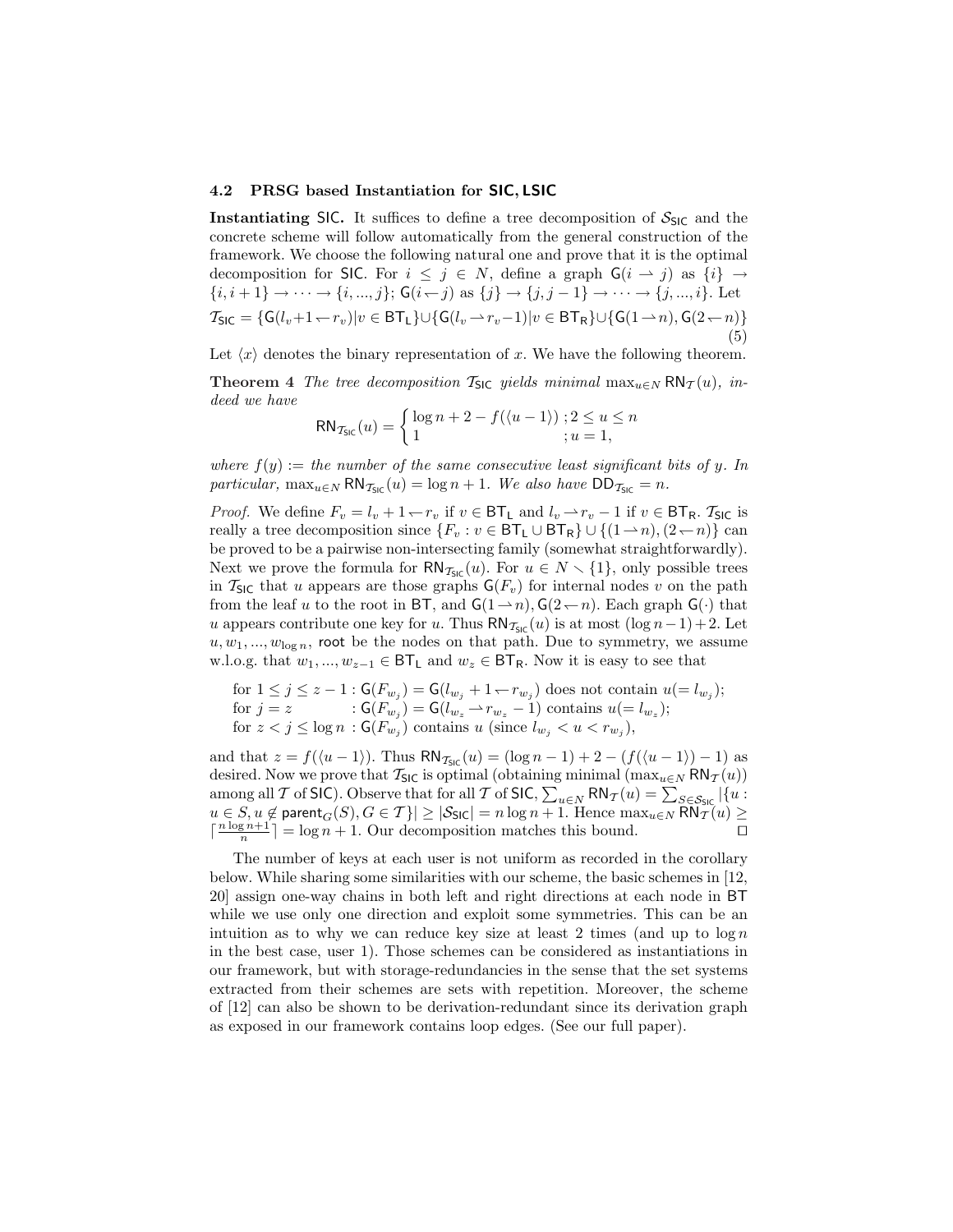Corollary 5 In the scheme (SIC)<sup>prsg</sup>, there are exactly  $2^x$  users who store exactly  $x + 2$  keys for  $0 \le x \le (\log n) - 1$  and exactly 1 user who stores 1 key.

**Instantiating LSIC.** Before describing our default tree decomposition of  $S_{LSC}$ , denoted  $\mathcal{T}_{\textsf{LSIC}[k]}$ , we first describe a more straightforward one, denoted  $\mathcal{T}'_{\textsf{LSIC}[k]}$ , which is constructed, informally, as the union of all  $T_{\text{SIC}}$  applied to each atomic subtree in BT. More formally, we can define  $G(u \to v)$  for u, v which are leaves in the same atomic subtree, analogously as before, by letting  $G(u \to v) = A_u \to$  $A_u \cup A_{u^{(+1)}} \to \cdots \to (A_u \cup \cdots \cup A_v)$ , and analogously for  $\mathsf{G}(u \leftarrow v)$ . Without going into details, we can define  $\mathcal{T}'_{\mathsf{LSIC}[k]}$  from Eq.(2) in an analogous way when we defined  $\mathcal{T}_{\text{SIC}}$  in Eq.(5) from Eq.(1).

Now  $\mathcal{T}_{\mathsf{LSIC}[k]}$  is constructed by an observation that  $\mathsf{G}(l'_v \to r''_v^{(-1)})$  and  $\mathsf{G}(v \to *)$ can be combined into one chain (and in particular, one tree) since the maximum element in the former,  $A_{l'_v} \cup \cdots \cup A_{r^{(t-1)}_{v}},$  is included in  $A_v$ , the minimum element of the latter. For  $v \in \mathsf{BT}_{\mathsf{R}} \cup \{\mathsf{root}\},\$ let  $w_1, ..., w_m$  be the sequence of nodes in BT<sub>L</sub>  $\cap$  A such that  $w_1 = l'_v$ ; for  $1 \leq i \leq m-1$ ,  $w_{i+1} = l'_{w_i}$ ; and  $l_v = l'_{w_m}$ , then define  $\bar{\mathsf{G}}(l'_v \rightharpoonup x) := \mathsf{G}(l'_{w_m} \rightharpoonup r'^{(-1)}_{w_m}) \rightharpoonup \cdots \rightharpoonup \mathsf{G}(l'_{w_1} \rightharpoonup r'^{(-1)}_{w_1}) \rightharpoonup \mathsf{G}(l'_v \rightharpoonup x)$ where x is some right node of  $l'_v$ . (Here, ' $\rightarrow$ ' means to connect the chains). The definition for  $\bar{G}(x - r'_v)$  for  $v \in BT_L \cup \{root\}$  can be done analogously. Now we define

$$
\mathcal{T}_{\mathsf{LSIC}[k]} = \{ \bar{\mathsf{G}}(l_v'^{(+1)} \smile r_v') | v \in \mathsf{BT}_\mathsf{L} \} \cup \{ \bar{\mathsf{G}}(l_v' \smile r_v'^{(-1)}) | v \in \mathsf{BT}_\mathsf{R} \}
$$

$$
\cup \{ \bar{\mathsf{G}}(l_{\mathsf{root}}' \smile r_{\mathsf{root}}'), \bar{\mathsf{G}}(l_{\mathsf{root}}'^{(+1)} \smile r_{\mathsf{root}}') \}. \tag{6}
$$

The abstraction of this decomposition may disguise the simplicity of the scheme; in Fig.4 we thus give an explicit example when  $n = 16$  and  $k = 2$  (cf. Fig.3).

| $(1.16 \circ \overline{G}(a \rightarrow d))$<br>$1 \cdot 12 \phi$<br>$G(a \rightarrow d)$ |                                                       |                      |             |                              | $5.16\circ$                  |
|-------------------------------------------------------------------------------------------|-------------------------------------------------------|----------------------|-------------|------------------------------|------------------------------|
| $1.8\sigma$<br>$1 \cdot 4 \delta$                                                         |                                                       |                      |             |                              | $9 - 160$<br>$13 \cdot 160$  |
| 1,2,3                                                                                     | 2,3,49<br>5,6,70                                      | $5.8$ 9.12<br>6,7,80 | $9 - 110$   | $10 \cdot 12013 \cdot 150$   | $14 - 160$                   |
| $G(1-3)$<br>$1.2\circ$<br>20 <sub>o</sub>                                                 | 3,40<br>$5.6\phi$<br>3 <sub>o</sub><br>56<br>60<br>46 | 7.86<br>70 86        | $9.10\circ$ | 11,120 13,140<br>90100110120 | $15,16\circ$<br>130140150160 |

Fig. 4. The tree decomposition  $\mathcal{T}_{\text{LSIC}[k]}$  of the set system LSIC[k] (see Fig.3). A more simple decomposition  $\mathcal{T}_{\mathsf{LSIC}[k]}'$  is the one without the thick red edges.

The following theorem and corollary can be proved by an elementary counting argument based on Theorem 4. We omit the proof to the full version of this paper.

**Theorem 6** The tree decomposition  $\mathcal{T}_{LSIC[k]}$  yields

$$
RN_{\mathcal{T}_{\text{LSIC}[k]}}(u) = \log n + 1 + k - g_k(\langle u - 1 \rangle)
$$

where  $g_k(\langle x \rangle) := f(0||\langle x_1 \rangle) + f(b_1||\langle x_2 \rangle) \cdots + f(b_{k-1}||\langle x_k \rangle)$  where we parse  $\langle x \rangle$ , with padding of 0s on the left so to have length  $\log n$  bits, as  $\langle x_1 \rangle || \cdots || \langle x_k \rangle$  so that each  $\langle x_i \rangle$  has length  $(\log n)/k$  bits; b<sub>j</sub> is the least significant bit of  $\langle x_j \rangle$ . In particular,  $\max_{u \in N} \text{RN}_{\mathcal{I}_{\text{LSIC}[k]}}(u) = \log n + 1$ . We also have  $\text{DD}_{\mathcal{I}_{\text{LSIC}[k]}} = kn^{1/k}$ .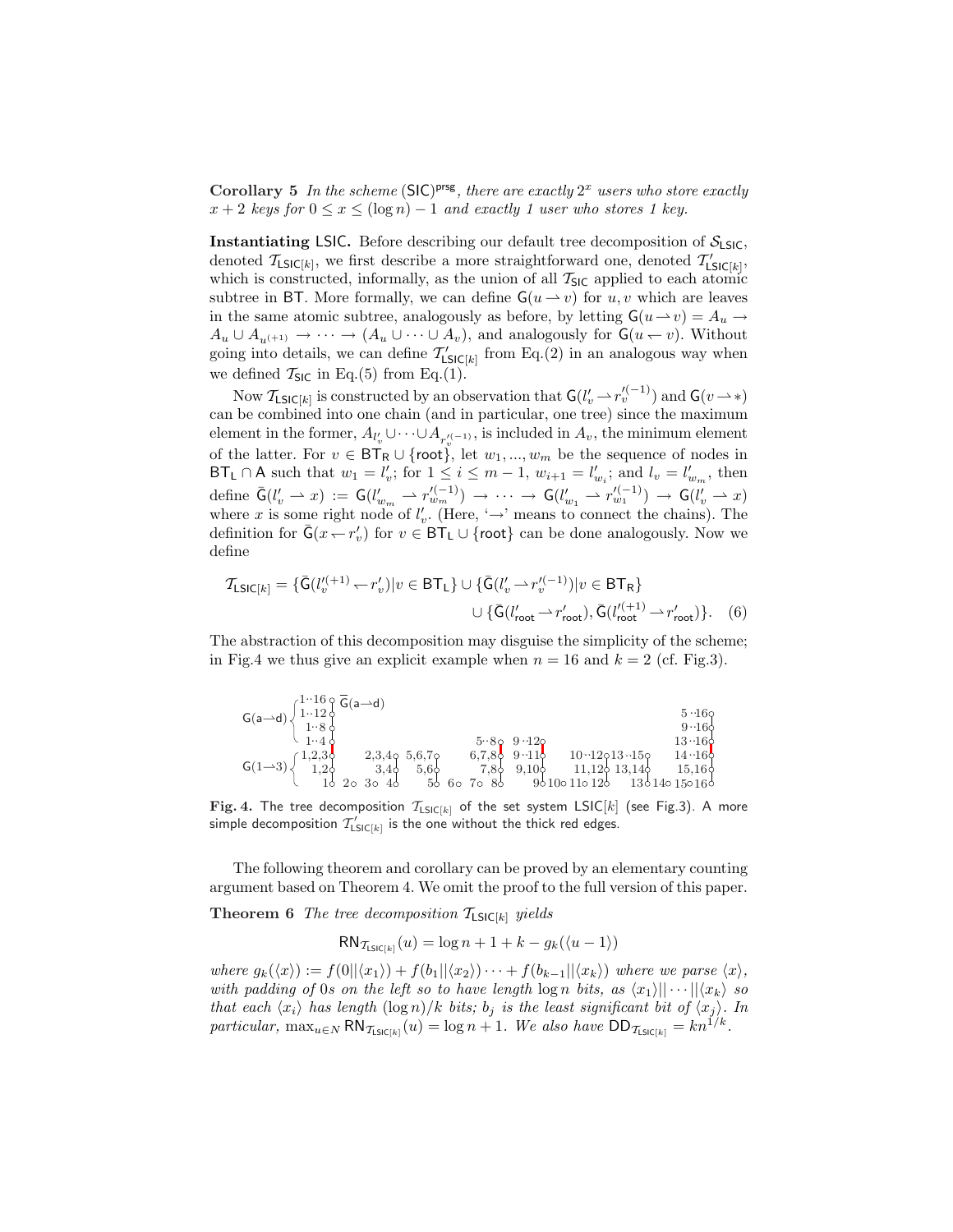As an example, user 4 will store 2 keys:  $k(1234)$ ,  $k(4)$  (see Fig.4). This can be calculated as  $|\mathbf{p}(4)| = 4 + 1 + 2 - (f(0||00) + f(0||11)) = 2$  (Note  $\langle 4 - 1 \rangle = 0011$ ).

Corollary 7 In (LSIC[k])<sup>prsg</sup>, exactly  $\sum_{j=0}^{x-1} {k \choose j}$  $C(x-1, j, (\log n)/k)2^{x-1-j}$  users store exactly x keys for  $2 \le x \le (\log n) + 1$  and exactly 1 user stores 1 key where  $C(a, b, c)$  is the number of integer compositions (ordered partitions) of a into b positive integers, each  $\leq c^2$ .

# 5 Key Derivation based on Non-Trapdoor RSA

#### 5.1 The New Non-Trapdoor RSA based Framework

Framework Idea. We first briefly review the access control scheme of Akl-Taylor [1]. There, each  $S \in \mathcal{S}$  is assigned a publicly known prime. The key of S is defined as  $\mathsf{k}(S) = s^{\prod_{T : S \not\rightarrow T} PT}$  modulo an RSA modulus, where s is a secret; and  $S \nrightarrow T$  means  $(S, T)$  is not an edge in DAG<sub>max</sub> $(S)$ . Each user u just stores  $k({u})$ . The terms in the exponents are arranged so that even any collusion cannot compute keys that are not supposed to be computable by them. However, the number of primes used in the above schemes are too large as  $|\mathcal{S}|$ . Such primes will be stored as non-secret storage or derived on-the-fly.<sup>3</sup> We propose a new paradigm which makes uses of prime powers so that the number of primes used becomes optimal. We will see shortly that assigning prime powers depends essentially on a *chain decomposition* of  $\text{DAG}_{\text{max}}(\mathcal{S})$ . Indeed, the number of primes used will be exactly the number of chains; and each node in the same chain will correspond to the same prime but with a distinct power. For the toy example 1 in Fig.1, our new paradigm with the chain decomposition  $C_{\text{toy1}}$  will result in only 5 primes used while the Akl-taylor's needs 9 primes. We will describe how to assign those powers over primes by an incidence matrix. We formalize the notion of incidence matrices that admit a secure scheme as *maximin matrix*:

**Maximin Matrix.** An  $n \times m$  matrix  $\{a_{ij}\}\$  where  $a_{ij} \in \mathbb{Z}_{\geq 0}$  is called a maximin matrix for set system X if for all  $S \in \mathcal{S}_{X}$ , there exists  $j: 1 \leq j \leq m$  such that  $\max_{i \in S} a_{ij} < \min_{i \in N \setminus S} a_{ij}$ . We give a formal treatment of RSA functions as accumulators and our construction first, then explain later.

**RSA Accumulators.** We fix a function  $f : U_f \times E_f \rightarrow U_f$  to be an RSA function:  $f(x, e) := x^e \mod \eta$  where  $\eta = pq, p = 2p' + 1, q = 2q' + 1$  and  $p, q, p', q'$ are distinct odd primes. We restrict that  $U_f$  is the set of quadratic residues and  $E_f$  is the set of primes not equal to  $p', q'$ . We say f is generated from an RSA function generator  $G_{RSA}(1^{\lambda})$ . The function f is an instance of RSA accumulators,

<sup>&</sup>lt;sup>2</sup> For example  $C(5,3,2) = 3$  since  $5 = 1 + 2 + 2 = 2 + 1 + 2 = 2 + 2 + 1$ . The exact formula of  $C(a, b, c)$  is quite complicated and is shown in [19].

<sup>&</sup>lt;sup>3</sup> In the latter, a sequence of integers  $\{x_j\}$  is pre-specified by the broadcaster and  $p_i$  is defined to be the first prime in  $[x_i, x_{i+1})$ ; the program to recognize  $\{x_j\}$  has negligible size (cf. [2]). More primes imply more computational cost on-the-fly.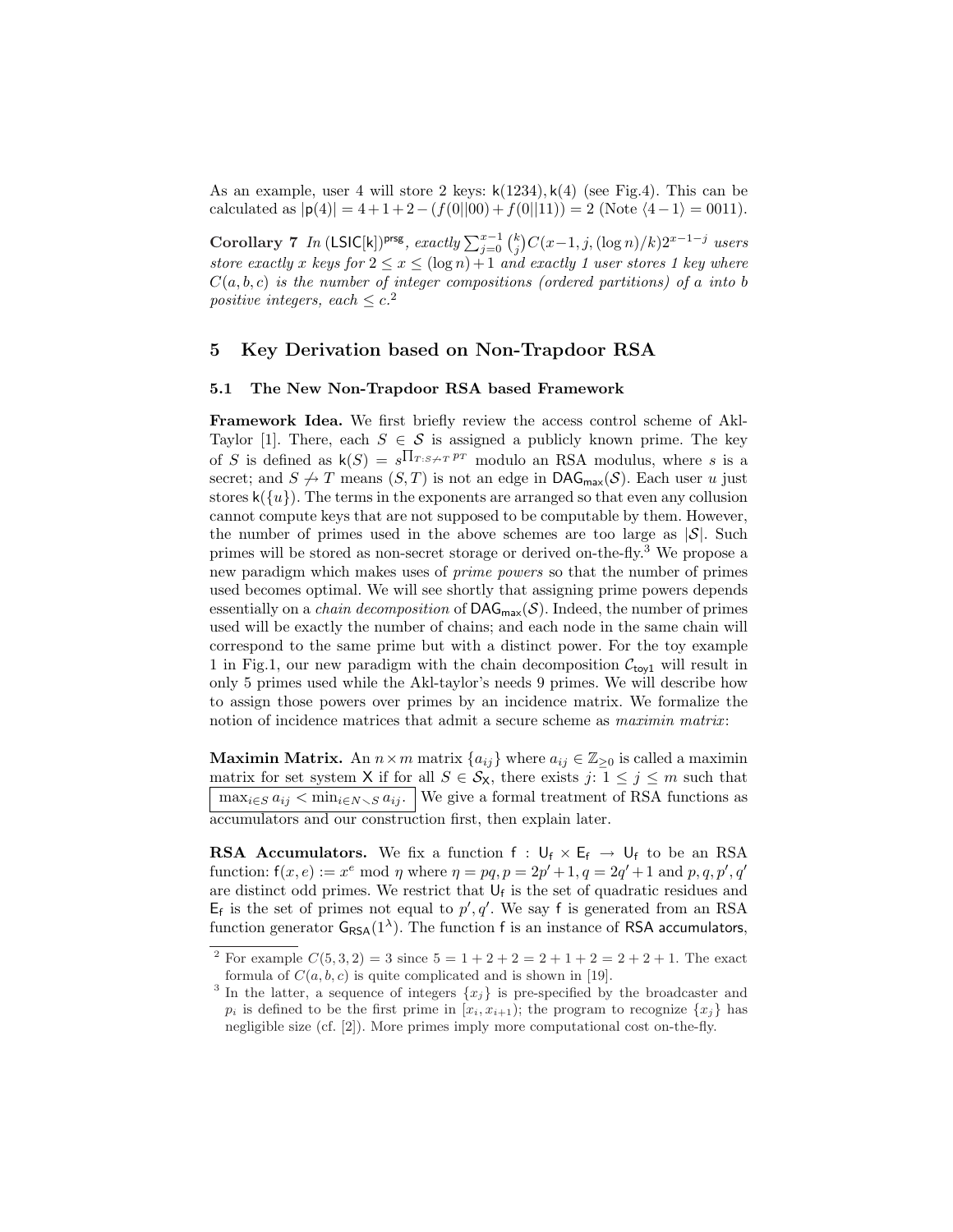first proposed in [5], which has a **quasi-commutative** property: for all  $x \in U_f$ , and  $e_1, e_2 \in \mathsf{E}_{\mathsf{f}}, \mathsf{f}(\mathsf{f}(x, e_1), e_2) = \mathsf{f}(\mathsf{f}(x, e_2), e_1)$ . If  $E = \{e_1, ..., e_h\}$  where each  $e_i \in \mathsf{E}_f$ , then we denote  $f(x, E) := f(f(...f(x, e_1), ...)$ ,  $e_h)$ . Note that a set E is threaten as a multi-set, where the repetition of members is important. We thus denote a repetition of a member e which occurs  $t_e$  times as  $t_e \triangleleft e$ . For example,  $f(x, \{s \triangleleft e_1, t \triangleleft e_2\}) = x^{(e_1^s \cdot e_2^t)}.$ 

# The Construction  $(X)$ <sup>acc</sup>.

Keygen : Run a  $G_{RSA}$  to obtain a description of  $f: U_f \times E_f \rightarrow U_f$ . Pick a random secret  $s \in \bigcup_{f}$ . For  $1 \leq j \leq m$ , pick an element  $p_j \in \mathsf{E}_f$ . Let pub consist of all  $p_j$ 's and  $\{a_{ij}\}$ ; indeed we let user derive prime  $p_j$  only when necessary by predetermining the intervals of those primes (see below). Let

$$
p(u) = f(s, \{a_{uj} \lhd p_j : 1 \le j \le m\}),k(S) = f(s, \{(\max_{i \in S} a_{ij}) \lhd p_j : 1 \le j \le m\}).
$$
\n(7)

for user  $u \in N$  and set  $S \in \mathcal{S}_{\mathsf{X}}$ .

Derive : Compute  $\mathsf{k}(S) = \mathsf{f}(\mathsf{p}(u), \{(\max_{i \in S} a_{ij} - a_{uj}) \leq p_j : 1 \leq j \leq m\}).$ 

Theorem 8  $(X)$ <sup>acc</sup> is KINT-secure assuming the strong RSA assumption.

First it is easy to see that the correctness holds: Derive is computable. Next we will give an intuition as to why for each  $S \in \mathcal{S}$ , the collusion of all users from  $N \setminus S$  cannot compute the key of S. Informally, the best they can do is to obtain the value with the same base s and the exponent term being GCD of all the exponent terms of the keys for users in  $N \setminus S$ , which is  $\prod_{j=1}^{m} p_j^{\min_{i \in N \setminus S} a_{ij}}$ (by the well-known trick involving using the extended Euclid's algorithm). To (by the wen-known trick involving using the extended Euclid's algorithm). To<br>be able to compute the key of S, it must divide  $\prod_{j=1}^{m} p_j^{\max_i \in S} a_{ij}$ . But this will not happen due to the property of the maximin matrix.

Constructing a Maximin Matrix. Consider a chain decomposition  $C =$  $\{G_1, ..., G_m\}$  of  $S_{\mathsf{X}}$ . For each chain  $G_j : S_1 \to \cdots \to S_l$ , construct j-th column by letting  $\overline{a}$ 

$$
a_{ij} := \begin{cases} 0 & \text{if } i \in S_1 \\ w & \text{if } i \in S_{w+1} \setminus S_w \\ l & \text{otherwise} \end{cases}
$$
 (8)

Proposition 9 The above construction is a maximin matrix. Moreover, C with the minimum number of chains will imply the maximin matrix with the minimum m, the number of all primes used.

*Proof.* We will prove that the construction by Eq. $(8)$  is a maximin matrix for X. Consider arbitrary  $S \in \mathcal{S}$ , observe that there is a chain  $G_j : S_1 \to \cdots \to S_l$  and some  $w, 0 \le w \le l-1$ , such that  $S = S_{w+1}$  (since C is a chain decomposition). For all  $i \in S$  we have  $0 \le a_{ij} \le w$  by the construction. For all  $i' \in N \setminus S$  we have  $w > a_{i'j}$  also by the construction. This implies  $\max_{i \in S} a_{ij} \leq w < \min_{i' \in N \setminus S} a_{i'j}$ which is what we wanted to prove. To prove the second claim, it is sufficient to prove the converse of the first claim: from any maximin matrix for X one can construct a a chain decomposition in which the number of chains is less than or equal to the number of columns of the matrix. The proof idea is essentially the same as the first, thus we omit the detail to the full version of this paper.  $\Box$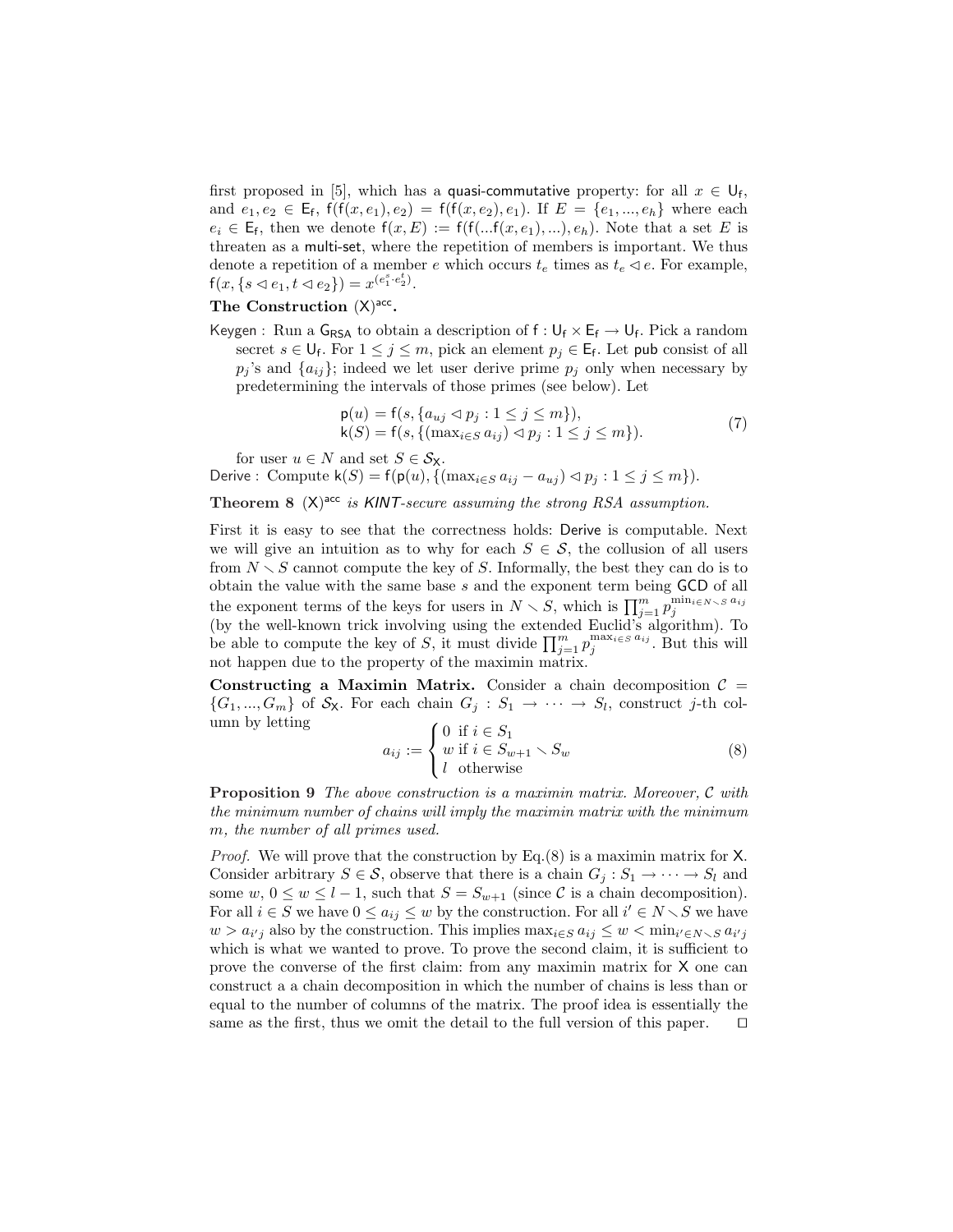Characterizing Efficiency. We will generate primes on the fly using the technique in [2] (cf. footnote 3). Without going into detail, this technique requires computational cost  $O(\log^4 P)$  to generate one prime, and produces each prime of size  $O(P \log P)$ , where P is the number of all primes needed in such a scheme. In our scheme,  $P = m$ . Note that only when  $P = O(1)$ , it is worthless to use this technique; we just store the least  $P$  primes (which requires only negligible storage) so the cost for prime generation in this case is  $O(1)$ .

Using the notation defined earlier, we have that  $\mathsf{RN}_{\mathcal{C}}(u)$  represents the number of chains in C that u appears; and  $DD_{\mathcal{C}}$  represents the length of the longest chain in C. The number of all chains in C is  $|\mathcal{C}|$  (and= m). We obtain:

$$
\mathsf{KeySize}_{(\mathsf{X})^\mathsf{acc}}(u) = 1, \quad \mathsf{CompCost}_{(\mathsf{X})^\mathsf{acc}} = O(\mathsf{MC}^\mathsf{acc}_\mathcal{C} + \mathsf{PC}^\mathsf{acc}_\mathcal{C}),
$$

where  $MC_C^{acc}(u)$ ,  $PC_C^{acc}(u)$  are the cost due to Modular exponentiation and onthe-fly Prime generation for user u respectively and  $MC_c^{\text{acc}} := \max_{u \in N} MC_c^{\text{acc}}(u)$ ,  $PC^{\text{acc}}_{\mathcal{C}} := \max_{u \in N} PC^{\text{acc}}_{\mathcal{C}}(u)$ . Such costs depend solely on  $\mathcal{C}$  and can be characterized as:

 $MC^{\text{acc}}_{\mathcal{C}}(u) = O(DD_{\mathcal{C}} \cdot (\log |\mathcal{C}|) \cdot RN_{\mathcal{C}}(u)), \quad PC^{\text{acc}}_{\mathcal{C}}(u) = O((\log^4 |\mathcal{C}|) \cdot RN_{\mathcal{C}}(u)).$ 

The analysis are as follows. The cost of modular exponentiation for computing Derive is logarithm in the exponent term which is  $\prod_{j=1}^{m} p_j^{(\max_{i \in S} a_{ij}-a_{uj})}$ . To determine its complexity, observe that  $\max_{i \in S} a_{ij} = a_{uj}$  for all but only  $\mathsf{RN}_{\mathcal{C}}(u)$ terms of j due to Eq.(8) and the fact that u appears only  $\mathsf{RN}_{\mathcal{C}}(u)$  chains. Also, observe that  $\max_{i \in S} a_{ij} - a_{uj} \leq DD_{\mathcal{C}}$  due to Eq.(8). Each  $p_j$  is  $O(m \log m)$ , hence has bit length  $O(\log m)$ . Combining these, we get  $\mathsf{MC}_\mathcal{C}^{\mathsf{acc}}(u)$  as above. The cost for prime-generation above follows from the fact that the number of primes to be generated when deriving keys are  $\mathsf{RN}_{\mathcal{C}}(u)$ .

Remark 1. The MC of our scheme is asymptotically optimal among all nontrapdoor RSA-accumulator based paradigms (if there are any others) since it matches the lower bound in [11], which states that the optimal MC is of the same order as the number of subsets (in the set system) that one user is in, albeit here we calculate in bit complexity which includes the size of primes.

Remark 2. The Akl-Taylor's scheme [1] is a special case of our framework where the trivial chain decomposition (the collection of all one-node chains) is used.

### 5.2 Non-Trapdoor RSA based Instantiation for SIC, LSIC

Instantiating SIC, LSIC. We will state the result for LSIC so that the result for SIC can be obtained by setting  $k = 1$ . It suffices to define a chain decomposition of  $S_{LSIC[k]}$  and the concrete scheme will follow automatically. We choose a chain decomposition  $\mathcal{C}_{LSIC[k]} = \mathcal{T}_{LSIC[k]}$  defined in Eq.(6). (Note that it is obvious that  $\mathcal{T}_{\textsf{LSIC}[k]}$  was also a chain decomposition). A concrete example for  $(\textsf{SIC})^\textsf{acc}$  is shown in Fig.5 for  $n = 8$ . As an example, the subset key  $\mathsf{k}(567) = s^{(p_1^6 p_2^1 p_3^1 p_4^2 p_5^2 p_6^1 p_7^1 p_8^3)}$ .

The following result follows directly from Theorem 4, 6 and the generic efficiency characterization of the framework with the fact that  $|\mathcal{C}_{\text{LSIC}[k]}| = n$ .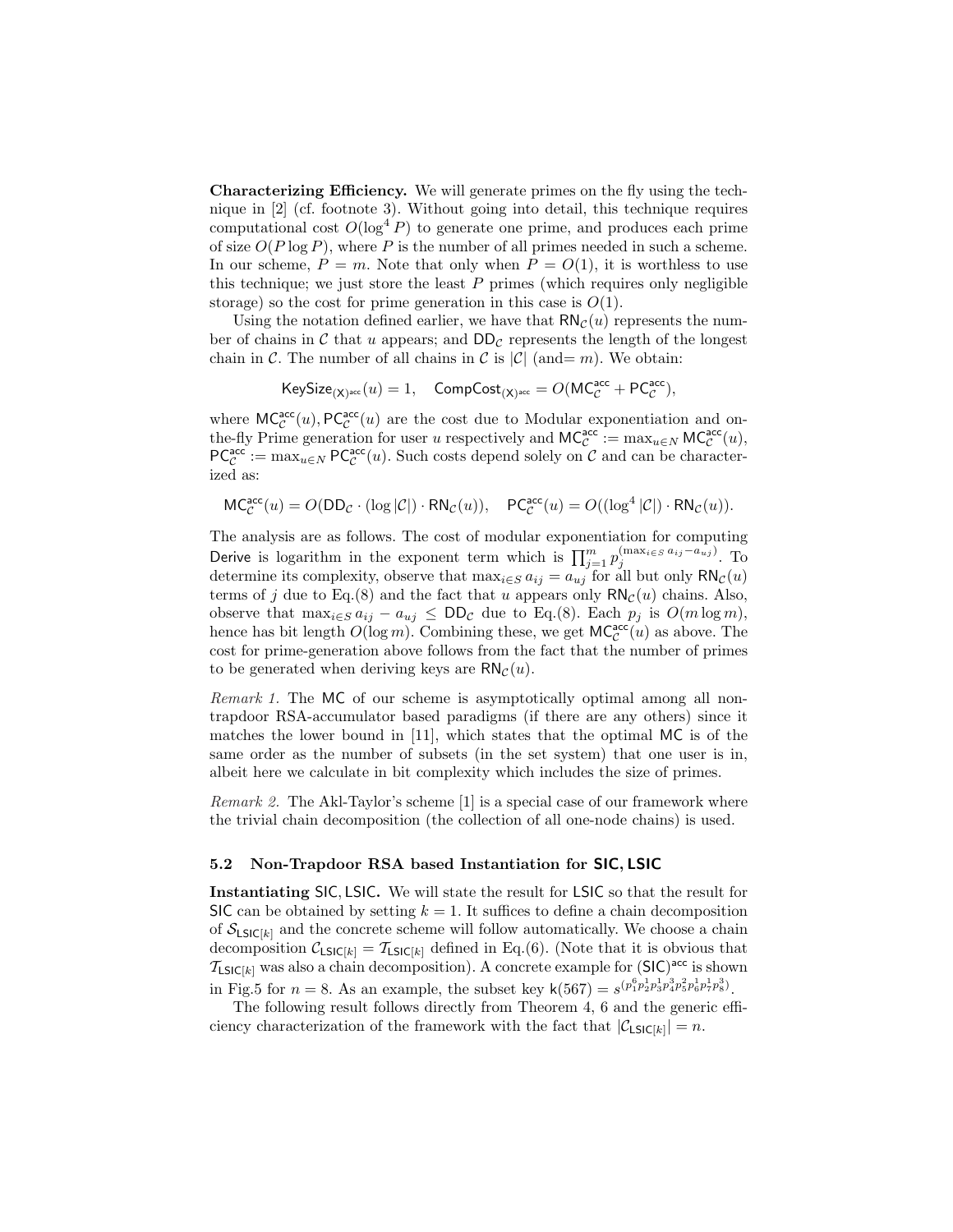$$
\begin{array}{c}\n1.8 \circ \\
1.7 \circ \\
1.7 \circ \\
1.6 \circ \\
1.6 \circ \\
1.5 \circ \\
1.2 \circ \\
2.4 \circ \\
5.4 \circ \\
2.4 \circ \\
5.6 \circ \\
1.2 \circ \\
3.4 \circ \\
5.6 \circ \\
7.8 \circ \\
7.8 \circ \\
7.8 \circ \\
7.8 \circ \\
7.11 \quad 3 \quad 3 \quad 1 \quad 0\n\end{array}\n\right\}
$$
\n
$$
\begin{array}{c}\n2.8 \circ \\
3.8 \circ \\
3.8 \circ \\
4.8 \circ \\
5.8 \circ \\
7.8 \circ \\
7.1 \quad 3 \quad 1 \quad 0\n\end{array}\n\right\}
$$
\n
$$
\begin{array}{c}\n0 & 1 & 1 & 3 & 3 & 1 & 7 \\
1 & 0 & 1 & 2 & 3 & 1 & 6 \\
2 & 1 & 0 & 1 & 3 & 1 & 1 \\
3 & 1 & 0 & 1 & 3 & 1 \\
4 & 1 & 1 & 3 & 0 & 1 & 3 \\
5 & 1 & 1 & 3 & 1 & 0 & 1 \\
6 & 1 & 1 & 3 & 2 & 1 & 0 \\
7 & 1 & 1 & 3 & 3 & 1 & 1\n\end{array}\n\right\}
$$
\n
$$
\begin{array}{c}\n\text{p(1)} = s^{(p_1^0 p_2^1 p_3^1 p_3^3 p_6^3 p_6^1 p_7^1 p_8^7)} \\
\text{p(2)} = s^{(p_1^7 p_2^1 p_3^1 p_4^3 p_5^3 p_6^1 p_7^1 p_8^0)} \\
\text{p(3)} = s^{(p_1^7 p_2^1 p_3^1 p_4^3 p_5^3 p_6^1 p_7^1 p_8^0)} \\
\text{p(8)} = s^{(p_1^7 p_2^1 p_3^1 p_4^3 p_5^3 p_6^1 p_7^1 p_8^0)} \\
\text{Solve keys}
$$

Fig. 5. Instantiating SIC ( $n = 8$ ) by the non-trapdoor RSA accumulator based framework

Corollary 10  $MC_{\text{ClSIC}[k]}^{\text{acc}} = O(kn^{1/k} \log^2 n)$  and  $PC_{\text{ClSIC}[k]}^{\text{acc}} = O(\log^5 n)$ .

Scheme  $(LSIC[k])^{acc}$  has computational cost  $O(\max\{kn^{1/k} \log^2 n, \log^5 n\})$ . For trillion users  $(n = 10^{12})$ , choose k as low as 4 we have  $4n^{1/4} \log^2 n < \log^5 n$  so that the computational cost is dominant by the latter, which is roughly as in Asano's scheme (but ours enjoy exceptionally lower header size).

Remark 3. If we instantiate with with Akl-Taylor's, its chain decomposition has  $\max_{u \in N} h_u = O(n^{1/k} \log n)$ , and  $m = O(2^k \cdot n^{1/k} (\log n)/k)$ . Thus PC =  $O(n^{1/k} \log^{5}(n))$ , which is much worse than ours,  $O(\log^{5} n)$ . Moreover, this cost always dominates over the optimal MC for LSIC,  $O(n^{1/k} \log^2 n)$ .

## 6 Key Derivation based on Trapdoor RSA Accumulator

#### 6.1 The New Trapdoor RSA based Framework

Framework Idea. The framework in this section is applicable to a class of posets that we call tree-stratifiable posets. Informally, such a poset of this type is defined as one which can be considered as formed by a tree hierarchy of atomic posets (not necessarily homogeneous), as shown in Fig.6. There, the graph decomposition  $\mathcal{G} = \{G_x, G_y, G_z, ...\}$  is said to form a hierarchy represented by tree H where  $V(\mathcal{H}) = \{x, y, z, ...\}$ . Intuitively, such a graph decomposition is said to form a hierarchy if all the inclusion relations from every node in a lower subgraph (one with a lower index in the hierarchy), say  $G_y$  in the figure, to the next upper one in the hierarchy,  $G_x$ , are via a unique minimal node in that upper subgraph. Denote this minimal node as  $M_{G_y}$ . We will put a "dummy node" in each subgraph so that it will be the "representative" of that poset to reach that unique minimal node in the upper poset. (In the figure, the dummy node is  $D_{G_y}$ for subgraph  $G_y$  to reach  $M_{G_y}$ ).

The idea for key derivations are as follows. First we define the key for each node in the highest sub-poset in the hierarchy by using the RSA-based framework in the last section. Recursively in a top-down fashion, we will define the set of keys corresponding to each lower sub-poset in the hierarchy. At some point, the set of keys for the nodes in  $G_x$  are defined. Then we define the "dummy" key" for the dummy node in a next lower level sub-poset by applying a random permutation perm (w.l.o.g we will use the reverse direction) to the key of the minimal element in that upper sub-poset that it connects, that is,  $\mathsf{k}(D_{G_y}) =$ perm<sup>-1</sup>(k( $M_{G_y}$ )). To define keys for the other nodes in this lower sub-poset (at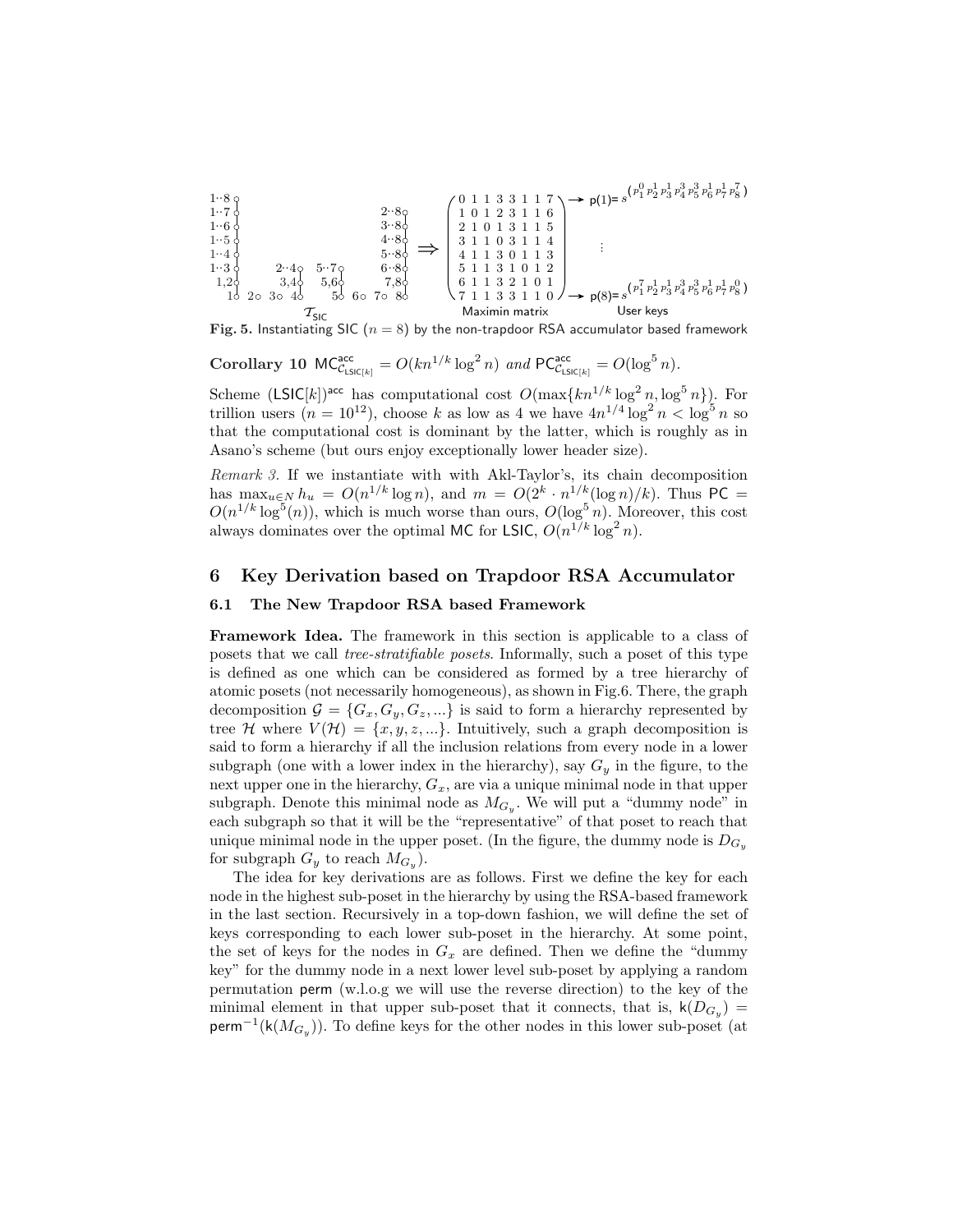

Fig. 6. The underlying idea for the trapdoor RSA based framework

 $G_y$ , we will again use the RSA-based framework for that sub-poset. However, this time the key for the dummy node has been already determined, while all the keys must agree with the relations of  $(G'_y)^{acc}$ , where  $G'_y$  is the modified subgraph that includes the dummy node, i.e., the relation of keys as defined in Eq.(7) instantiated to a poset that has  $G'_y$  as its representation. To solve this, it suffices to use the *trapdoor* of RSA. In this way, we can define keys recursively until reaching the lowest sub-posets. Users, on the other hand, do not have to use trapdoor since they only compute keys in the bottom-up fashion. Note that (perm, perm<sup>−</sup><sup>1</sup> ) is a public permutation, such as any block cipher with a fixed known key. We will model perm as an ideal random permutation in the security proof (the random permuation model).

The idea of reducing the whole poset by instantiating RSA-based framework in each sub-poset results in the use of only small number of primes for the overall scheme since the same set of primes can be used across different instantiations for different sub-posets.

To formalize this, we first define some more notations. For a directed graph  $G$ , denote  $V_{\text{min}}(G)$  the set of all minimal elements of poset S such that  $\text{DAG}_{\text{min}}(\mathcal{S}) =$ G.  $V_{\text{max}}(G)$  is defined analogously. The definition below captures what we have explained in the framework idea. Essentially, the bijection  $\pi$  below maps  $G_x \mapsto x$ .

**Definition 3** (TREE-STRATIFIABLE POSET) An inclusion poset S is called treestratifiable poset iff there exist an induced graph decomposition  $\mathcal G$  of  $\mathcal S$  and a tree H with a bijection  $\pi : \mathcal{G} \to V(\mathcal{H})$  such that for each  $G \in \mathcal{G}$  if we define G' by letting  $V(G') = V(G) ∪ {D_G}$  and  $E(G') = E(G) ∪ { (S, D_G) : S \in V_{\text{max}}(G) }$ tetting  $V(G) = V(G) \cup \{D_G\}$  and  $E(G) = E(G) \cup \{(S, D_G) : S \in V_{\text{max}}(G)\}$ <br>where  $D_G$  is a dummy node; define  $M_G := \bigcup_{S \in V_{\text{max}}(G)} S$ ; and define a graph We by letting  $V(W) = \bigcup_{G \in \mathcal{G}} V(G')$  and  $E(W) = \bigcup_{G \in \mathcal{G}} (E(G) \cup \{(D_G, M_G)\})$ , then we have that (1) for all  $G \in \mathcal{G}$ ,  $M_G \in V_{\text{min}}(\pi^{-1}(\text{parent}_{\mathcal{H}}(\pi(G))))$  and (2)  $E(DAG_{min}(\mathcal{S})) \subseteq E(DAG_{max}(\mathcal{W}))$ .

**Trapdoor RSA Accumulators.** A trapdoor RSA function generator  $G_{tRSA}$  is the one that works exactly the same as  $G_{RSA}$  but in addition also outputs the *trapdoor* td which is  $\phi(\eta)$  where  $\phi$  is the Euler's phi function. With td, given the description of f, any  $y \in U_f$ , and a (multi-)set of accumulated values E, one can efficiently compute  $x \in \mathsf{U}_{\mathsf{f}}$  such that  $\mathsf{f}(x,E) = y$ . Denote such x by  $\mathsf{f}_{\mathsf{td}}(y,E^{-1})$ .

Towards formalizing the construction, we "normalize" each sub-poset  $G \in \mathcal{G}$ so that its base set will be  $B_G = \{1, ..., |V_{\text{min}}(G')|\}$  as follows. Construct  $\gamma$ :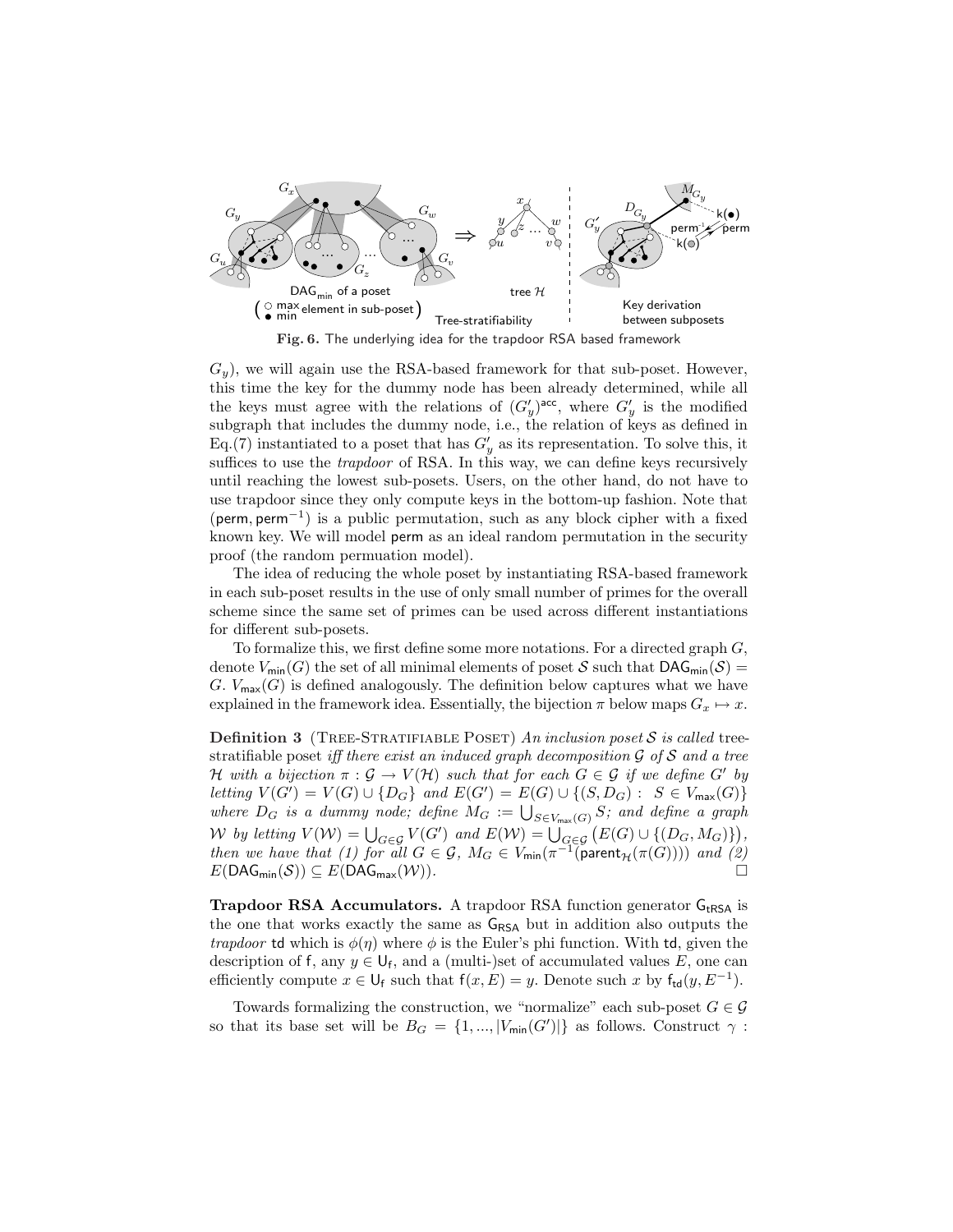$V(G') \to 2^{B_G}$  by first picking an injective map  $\tilde{\gamma}: V_{\text{min}}(G) \to B_G$  then define for  $S \in V(G'), \gamma : S \mapsto \{ \tilde{\gamma}(U) : U \in V_{\text{min}}(G), U \subseteq S \}$ . Let  $\mathcal{S}_G = \gamma(V(G'))$  (the set of all images by  $\gamma$  from  $V(G')$ ) be the set system with the base set  $B_G$ .

The Construction  $(X)$ <sup>tacc</sup>. For simplicity we will consider homogeneously stratifiable poset, i.e., each  $S_G$  is isomorphic to each other (in the sense that its corresponding DAG is isomorphic), say the set system Y. Let  ${a_{ij}}_{1 \le i \le d, 1 \le j \le m}$ be a maximin matrix for set system  $Y$ , where  $d$  is the cardinality of its base set.

Keygen : Run a  $G_{tRSA}$  to obtain a description of  $f: U_f \times E_f \rightarrow U_f$  and trapdoor td. For  $1 \leq j \leq m$ , pick an element  $p_j \in \mathsf{E}_{\mathsf{f}}$ . Let perm and perm<sup>-1</sup> be a publicly available permutation mapping  $\mathsf{U}_{\mathsf{f}} \to \mathsf{U}_{\mathsf{f}}$ . Let pub consist of all  $p_j$ 's and  $\{a_{ij}\}\$ . Pick a random  $t \in \bigcup_{f}$ . Define keys recursively in a top-down fashion in the tree  $\mathcal{H}$ :

**[Top]**. At the subgraph  $G_{\text{root}} \in \mathcal{G}$ , where root is the root of  $\mathcal{H}$ , by definition we have  $N = M_{G_{\text{root}}}$ . We let  $\mathsf{k}(N) = \mathsf{k}(M_{G_{\text{root}}}) = t$ .

[Intermediate]. At each atomic subgraph  $G \in \mathcal{G}$ , the key  $\mathsf{k}(M_G)$  is previously determined. Define the key for the dummy node:  $\mathsf{k}(D_G) = \mathsf{perm}^{-1}(\mathsf{k}(M_G)).$ By using the trapdoor **td** and  $\mathsf{k}(D_G)$ , we solve Eq.(11) by setting  $S = D_G$ (thus  $\gamma(S) = B_G$ ) to determine the secret  $s_G$ , i.e.,

$$
s_G = f_{\text{td}}(\mathsf{k}(D_G), \{ (\max_{i \in B_G} a_{ij}) \lhd p_j : 1 \le j \le m \}^{-1}). \tag{9}
$$

Then we define the key at each element in this subgraph,  $S \in V(G)$ , by:

$$
\mathsf{k}(S) = \mathsf{f}(s_G, \{a_{\tilde{\gamma}(S),j} \lhd p_j : 1 \le j \le m\}) \qquad \text{(for } S \in V_{\text{min}}(G)), \quad (10)
$$

$$
\mathsf{k}(S) = \mathsf{f}(s_G, \{ (\max_{i \in \gamma(S)} a_{ij}) \lhd p_j : 1 \le j \le m \}) \qquad \text{(for } S \in V(G)). \tag{11}
$$

**[Bottom]**. For each  $u \in N$ , we let  $p(u) = k({u})$ .

Derive : Compute from the relations given in Eq. $(9)$ , $(10)$ , $(11)$  but in the *bottom*up fashion by using applications of  $f(\cdot, \cdot)$ , perm $(\cdot)$  starting from  $f(p(u), \cdot)$ . Note that td is not required to do this.

Theorem 11  $(X)$ <sup>tacc</sup> is KINT-secure in the random permutation model (perm as an ideal random permutation), assuming the strong RSA assumption.

**Characterizing Efficiency.** If the set system  $X$  of n users is tree-stratifiable homogeneously into a set system Y of d users with the tree  $H$  then

 $\mathsf{KeySize}_{(\mathsf{X})^\mathsf{tacc}}(u) = 1, \quad \mathsf{CompCost}_{(\mathsf{X})^\mathsf{tacc}} = O(\mathsf{MC}_\mathsf{X}^\mathsf{tacc} + \mathsf{PC}_\mathsf{X}^\mathsf{tacc}),$ 

where the cost from modular exponentiation and prime generation are depended solely on both  $H, Y$  and only Y respectively, and can be characterized as:

$$
MC_X^{\text{tacc}} = h_{\mathcal{H}} \cdot MC_{\mathcal{C}_Y}^{\text{acc}}, \quad PC_X^{\text{tacc}} = PC_{\mathcal{C}_Y}^{\text{acc}}, \tag{12}
$$

where  $h_{\mathcal{H}}$  is the deepest depth of  $\mathcal{H}$ . The first claim follows from the fact that a user has to compute Eq.(11) for at most  $h<sub>H</sub>$  times. The second claim is from the fact that we reuse the same set of primes across sub-posets. There is also the cost due to applications of perm, which is  $O(h_{\mathcal{H}})$ , but this is suppressed by MC.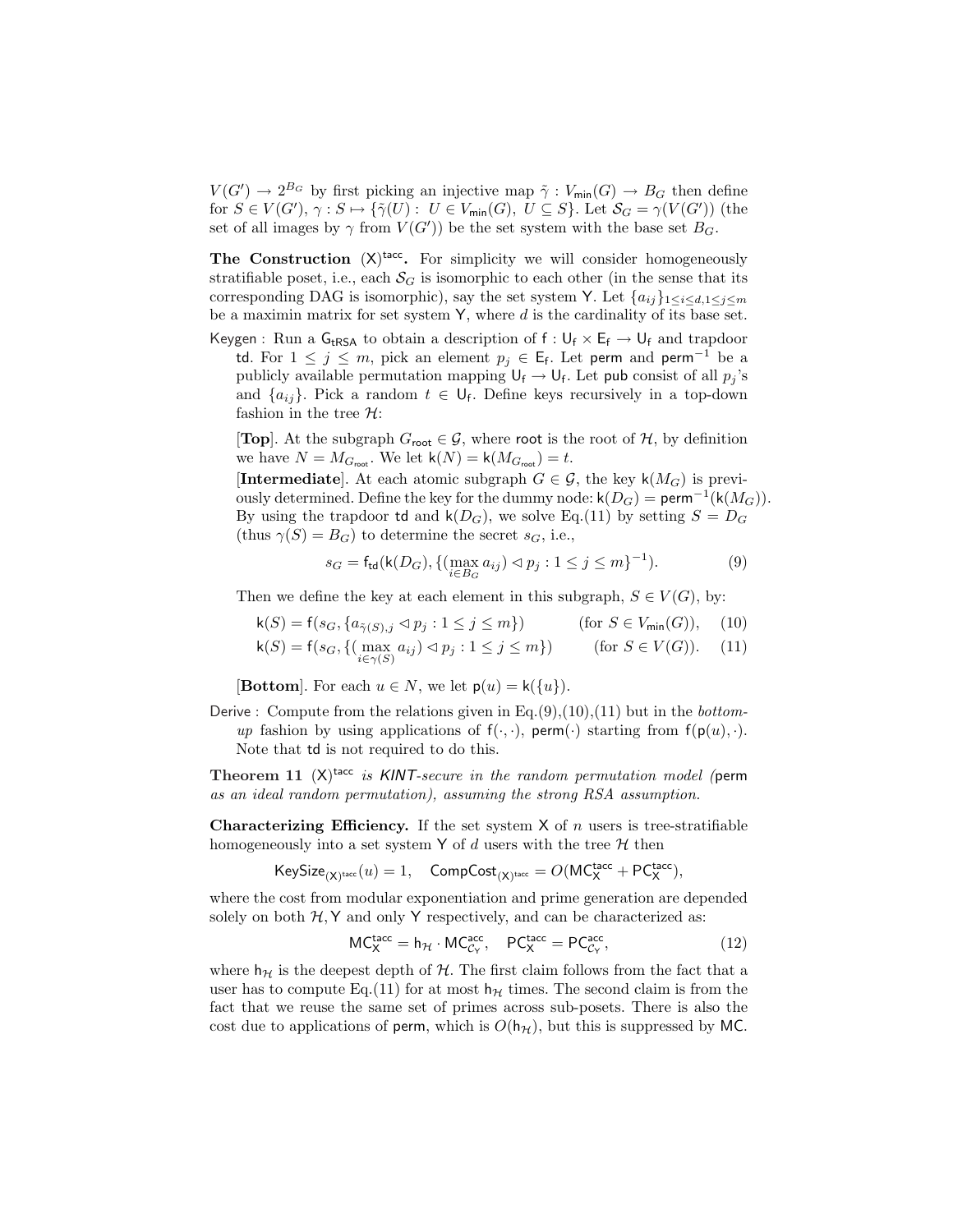

Fig. 7. Instantiating LSIC[k] ( $n = 16$ ,  $k = 2$ , see Fig.3) by trapdoor RSA based framework

Generic Application. We now confine our interest to the case where  $H$  is the balanced completed  $n^{1/k}$ -ary tree of depth  $h_{\mathcal{H}} = k$ . This forces the base sets of Y and X to have cardinality  $n^{1/k}$  and n respectively. In this case we say X = hier<sub>k</sub>(Y). The operation hier<sub>k</sub> is well-defined and can be thought as the converse direction of tree-stratification; thus, from any poset Z one can construct a treestratifiable poset, namely hier $_k(Z)$ , by first scaling down the cardinality of the base set of Z to  $n^{1/k}$ . (Since usually any set system is originally defined in term of n). We write  $\mathsf{Z}(n^{1/k})$  to emphasize the cardinality of base set. The point is that when k is a constant, Eq. (12) allows one to construct a full scheme of n users but with exactly the same asymptotic performances as those of  $(\mathsf{Z}(n^{1/k}))^{\mathsf{acc}}$ , which is a "scaled-down" scheme, in *both* parameters MC, PC! Moreover, if  $c_{Z(n)}(n, r) =$  $O(r)$  then we can show that  $c_{\text{hier}_k(Z(n^{1/k}))}(n, r) = O(kr) = O(r)$  (by exactly the same proof as that of Theorem 2); therefore, HeaderSize is also unaffected.

#### 6.2 Trapdoor RSA based Instantiation for LSIC

It is easy to see that  $LSIC[k]$  is tree-stratifiable since  $LSIC[k] = \text{hier}_k(SIC(n^{1/k})).$ (We could have define LSIC via hier operation rather than directly in Sec.3.2). An example is shown in Fig.7. From the efficiency characterization we have:

Corollary 12 (i)  $MC_{\text{LSIC}[k]}^{\text{tacc}} = O(n^{1/k} (\log^2 n)/k)$ ,  $PC_{\text{LSIC}[k]}^{\text{tacc}} = O((\log^5 n)/k^5)$ . (ii)  $MC_{\text{LSIC}[\log_a n]}^{\text{tacc}} = O(a \log a \log n)$ ,  $PC_{\text{LSIC}[\log_a n]}^{\text{tacc}} = O(1)$ .

*Proof.* See that  $MC_{c_{\mathsf{SIC}(n^{1/k})}}^{\mathsf{acc}} = O((n^{1/k} \log^2 n)/k^2), PC_{c_{\mathsf{SIC}(n^{1/k})}}^{\mathsf{acc}} = O((\log^5 n)/k^5);$ and  $MC_{CS(C(a))}^{acc} = O(a \log^2 a)$ ,  $PC_{CS(C(a))}^{acc} = O(1)$ . (In fact, for the case SIC(a), the maximum number of primes used per user is  $log a + 1$ , a small constant).

# 7 Concluding Remarks

We presented three generic frameworks for constructing broadcast encryption and give some efficient instantiations. Almost all subset-cover broadcast encryption schemes based on PRSG (or one-way function) or RSA accumulator in the literature can be rewritten as instantiations in our paradigms. In fact, [18, 14,  $17, 4, 12, 20, 15$  can be viewed as PRSG-instantiated schemes and  $[2, 3, 11]$  are non-trapdoor-RSA-instantiated schemes from our frameworks.

The whole paradigm abstracts away the computational security issues and reduces the problem to only pure combinatorics. We leave as an open problem